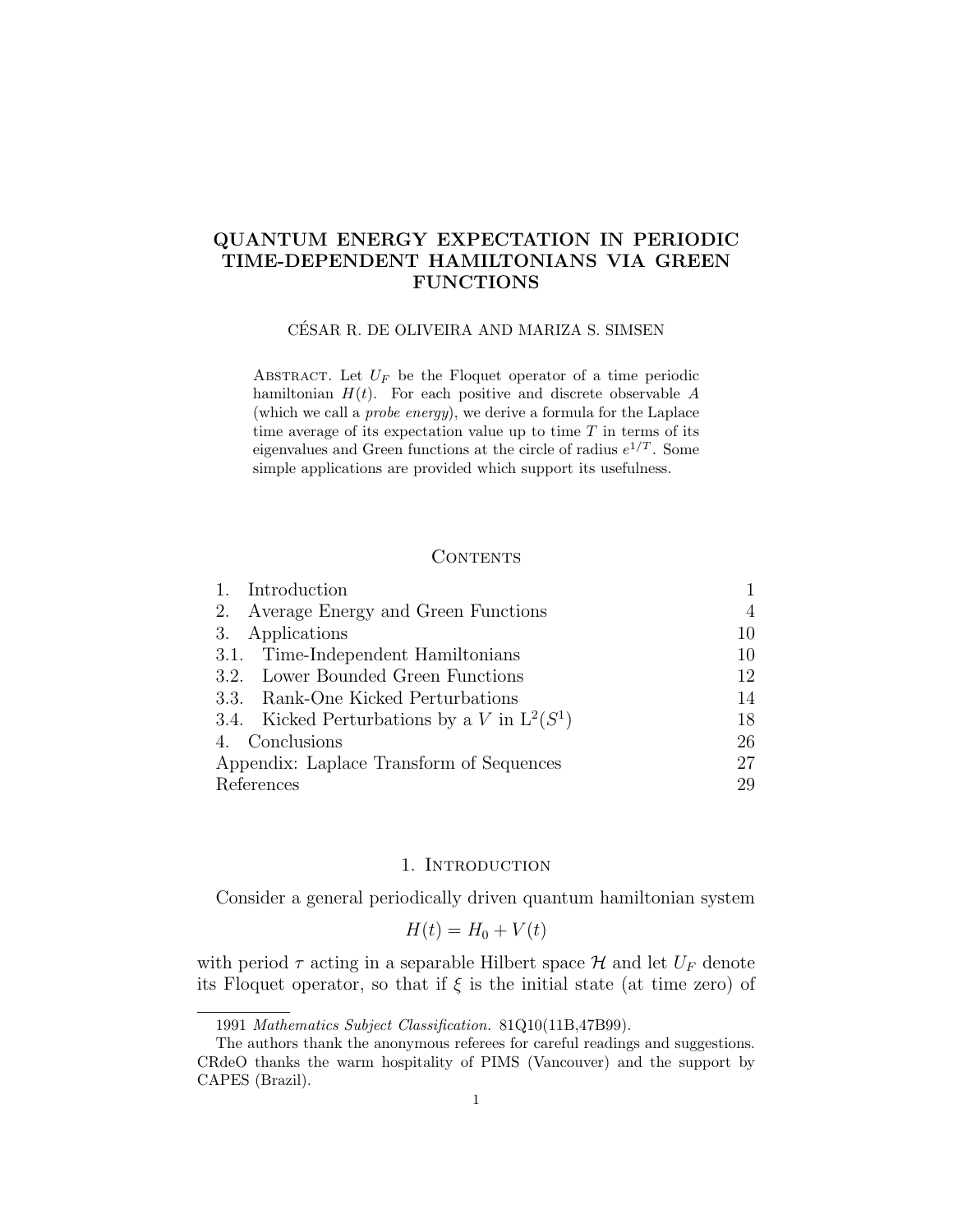the system then  $U_F^m \xi$  is this state at time  $m\tau$ . Typically, the unperturbed hamiltonian  $H_0$  is assumed to have purely point spectrum so that the same is true for  $e^{-i\tau H_0}$ . What happens when  $H_0$  is perturbed by  $V(t)$ ? A natural physical question is if the expectation values of the unperturbed energy  $H_0$  remain bounded when  $V(t) \neq 0$ . This question is formulated based on many physical models, in particular on the Fermi accelerator in which a particle can acquire unbounded energy from collisions with a heavy periodically moving wall. Here quantum mechanics is considered and, more precisely, if

$$
\sup_{m\in\mathbb{N}}|\langle U_{F}^{m}\xi,H_{0}U_{F}^{m}\xi\rangle|
$$

is finite or not, where  $\xi \in \text{dom } H_0 \subset \mathcal{H}$ , the domain of  $H_0$ .

Motivated by models with hamiltonians as above  $H(t) = H_0 + V(t)$ , one is suggested to probe quantum (in)stability through the behavior of an "abstract energy operator" which we call a probe operator and will be represented by a positive, unbounded, self-adjoint operator  $A$ : dom  $A \subset \mathcal{H} \to \mathcal{H}$  and with discrete spectrum,

$$
A\varphi_n=\lambda_n\varphi_n,
$$

 $0 \leq \lambda_n < \lambda_{n+1}$ , such that if  $U_F^m \xi \in \text{dom } A$  for all  $m \in \mathbb{N}$ , then, for each m, the expectation value  $E_{\xi}^{A}(m) = \langle U_{F}^{m} \xi, A U_{F}^{m} \xi \rangle$  is finite. It is convenient to write  $E_{\xi}^{A}(m) = +\infty$  if  $U_{F}^{m}\xi$  does not belong to dom A.

We say the system is A-dynamically stable when  $E_{\xi}^{A}(m)$  is a bounded function of time  $m$ , and  $A$ -dynamically unstable otherwise (usually we say just (*un)stable*). If the function  $E_{\xi}^{A}(m)$  is not bounded one can ask about its asymptotic behavior, that is, how does  $E_{\xi}^{A}(m)$  behave as m goes to infinity? Usually this is a very difficult question and sometimes the temporal average of  $E_{\xi}^{A}(m)$  is considered, as we will do in this work.

Quantum systems governed by a time periodic hamiltonian have their dynamical stability often characterized in terms of the spectral properties of the corresponding Floquet operator. As in the autonomous case, the presence of continuous spectrum is a signature of unstable quantum systems; this is a rigorous consequence of the famous RAGE theorem [13], firstly proved for the autonomous case and then for timeperiodic hamiltonians [19, 26]. At first sight a Floquet operator with purely point spectrum would imply stability, but one should be alerted by examples with purely point spectrum and dynamically unstable [17, 22, 15] in the autonomous case and, recently, also a time-periodic model with energy instability [16] was found.

Dynamical stability of time-dependent systems was studied, e.g., in references [19, 7, 12, 25, 23, 10, 3, 1, 14, 21, 24, 20, 2]. In [1] it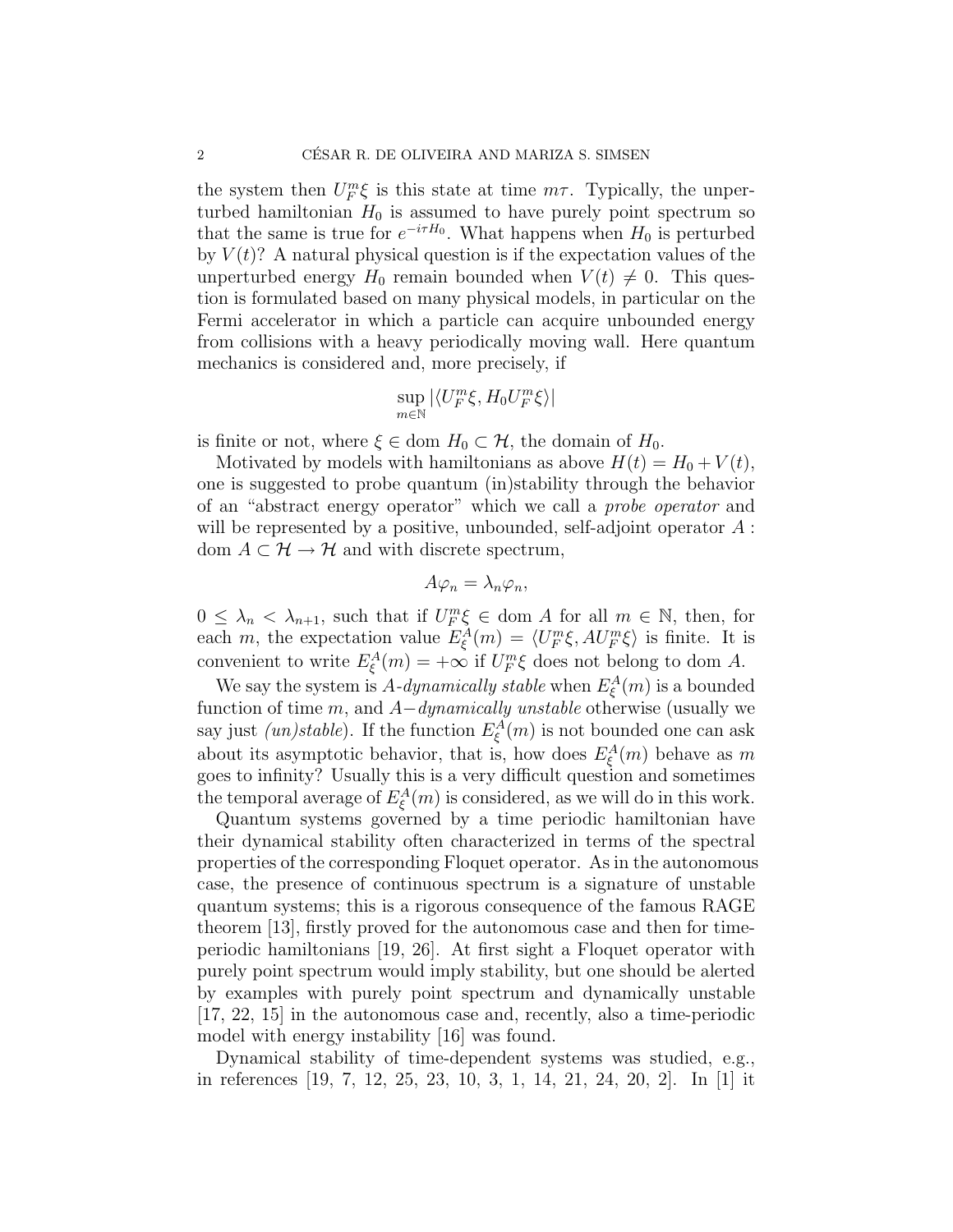was proved that the applicability of the KAM method gives a uniform bound at the expectation value of the energy for a class of time-periodic hamiltonians considered in [18].

For hamiltonians  $H(t) = H_0 + V(t)$ , not necessarily periodic, with  $H_0$ a positive self-adjoint operator whose spectrum consists of separated bands  $\{\sigma_j\}_{j=1}^{\infty}$  such that  $\sigma_j \subset [\lambda_j, \Lambda_j]$ , upper bounds of the type

$$
\langle U(t,0)\psi, H_0U(t,0)\psi \rangle \leq \text{cte} \ t^{\frac{1+\alpha}{n\alpha}}
$$

were obtained in [25] if the gaps  $\lambda_{j+1} - \Lambda_j$  grow like  $j^{\alpha}$ , with  $\alpha > 0$ , and if  $V(t)$  is strongly  $C^n$  with  $n \geq \left[\frac{1+\alpha}{2\alpha}\right]$  $\frac{1+\alpha}{2\alpha}$  + 1. The proof is based on adiabatic techniques that require smooth time dependence and therefore do not apply to kicked systems. In [23, 3] upper bounds complementary to those of [25] described above are obtained.

In [19, 7, 12, 14] stability results are obtained through topological properties of the orbits  $\xi(t) = U(t,0)\xi$  for  $\xi \in \mathcal{H}$ , while in [21, 24, 20, 2] lower bounds for averages of the type

$$
\frac{1}{T} \sum_{m=1}^{T} \langle U_F^m \xi, H_0 U_F^m \xi \rangle \geq C T^{\gamma}
$$

are obtained for periodic hamiltonians  $H(t) = H_0 + V(t)$  through dimensional properties of the spectral measure  $\mu_{\xi}$  associated with  $U_F$  and  $\xi$  (the exponent  $\gamma$  depends on the measure  $\mu_{\xi}$ ).

In this work we study (in)stability of periodic time-dependent systems. As for tight-binding models (see [9] and references therein) we consider the Laplace-like average of  $\langle U_F^m \xi, A U_F^m \xi \rangle$ , that is,

$$
\frac{2}{T} \sum_{m=0}^{\infty} e^{-\frac{2m}{T}} \langle U_F^m \xi, A U_F^m \xi \rangle,
$$

where A is a probe energy,  $\xi$  is an element of dom A and  $U_F$  is the Floquet operator. The main technical reason for working with this expression for the time average is that it can be written in terms of (see Theorem 1) the eigenvalues of A, i.e.,  $A\varphi_j = \lambda_j \varphi_j$ , and the matrix elements  $\langle \varphi_j, R_z(U_F) \xi \rangle$  of the resolvent operator  $R_z(U_F) = (U_F - z1)^{-1}$ (with  $z = e^{-iE}e^{i/T}$ ) with respect to the orthonormal basis  $\{\varphi_j\}$  of the Hilbert space (here 1 denotes the identity operator). Lemma 1 relates the long run of Laplace-like average with the usual Cesaro average. In Section 2 we shall prove this abstract results and present some applications in Section 3.

Since our main results are for temporal Laplace averages of expectation values of probe energies (see Section 2), in practice we will think of (in)stability in terms of (un)boundedness of such averages. Note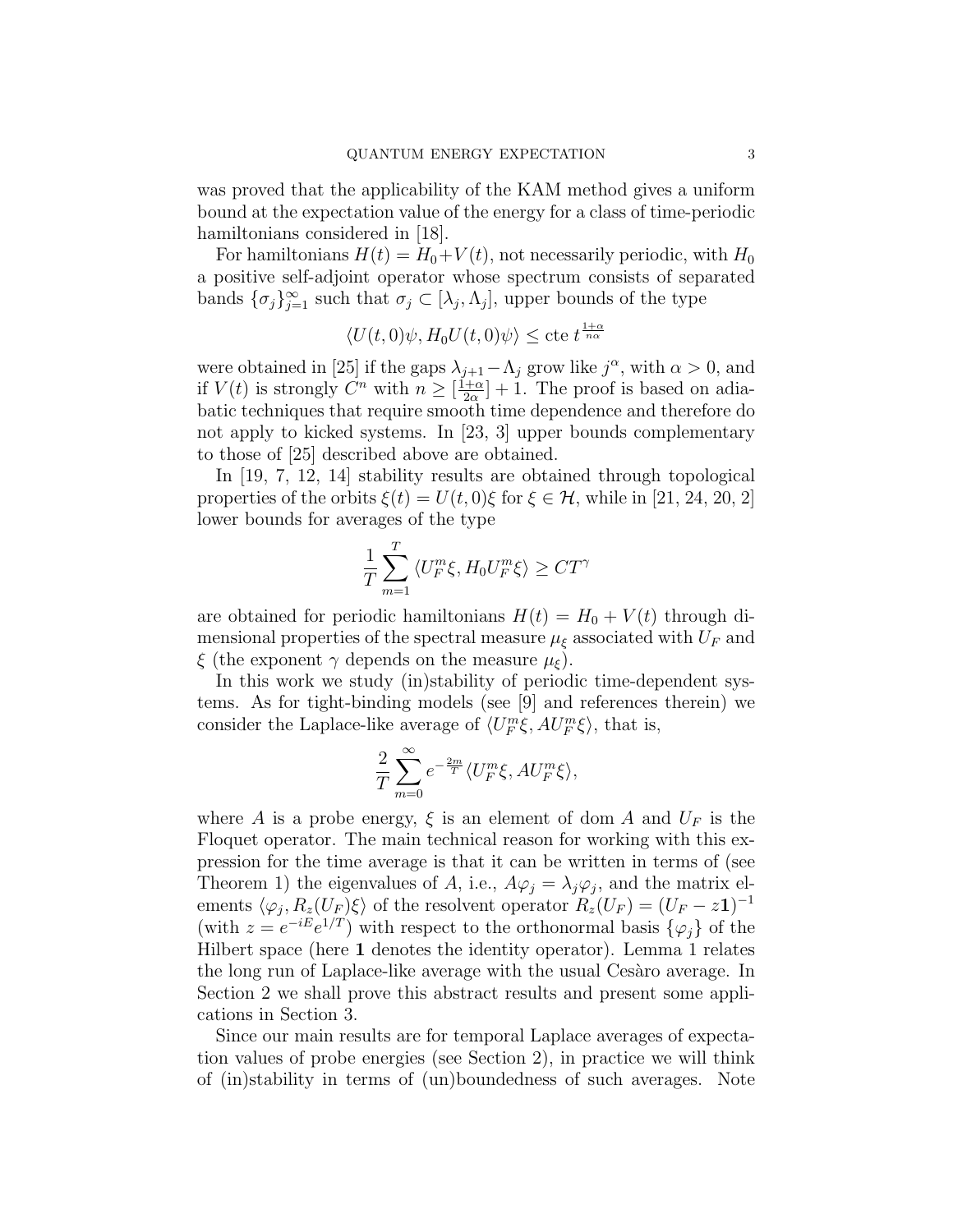that unbounded Laplace averages imply unboundedness of expectation values of probe energies themselves.

### 2. Average Energy and Green Functions

Consider a time-dependent hamiltonian  $H(t)$  with  $H(t + \tau) = H(t)$ for all  $t \in \mathbb{R}$ , acting in the separable Hilbert space  $\mathcal{H}$ . Suppose the existence of the propagators  $U(t, s)$ , so that the Floquet operator  $U_F =$  $U(\tau,0)$  is at our disposal. Let A be a probe energy and  $\lambda_j, \varphi_j$  as in the Introduction. Also,  $\{\varphi_j\}_{j=1}^{\infty}$  is an orthonormal basis of  $\mathcal{H}$ .

The main interest is in the study of the expectation values, herein defined by

$$
E_{\xi}^{A}(m) := \begin{cases} \langle U_{F}^{m}\xi, AU_{F}^{m}\xi \rangle, & \text{if } U_{F}^{m}\xi \in \text{dom } A, \\ +\infty, & \text{if } U_{F}^{m}\xi \in \mathcal{H} \setminus \text{dom } A, \end{cases}
$$

as function of time  $m \in \mathbb{N}$ . Another quantity of interest is the time dependence of the moment of this probe energy, which takes values in  $[0, +\infty]$  and is defined by

$$
M_{\xi}^{A}(m) := \sum_{j=1}^{\infty} \lambda_j \left| \langle \varphi_j, U_F^m \xi \rangle \right|^2.
$$

Our first remark is the equivalence of both concepts (under certain circumstances).

**Proposition 1.** If  $U_F^m \xi \in \text{dom } A$  for all m, then

$$
E_{\xi}^{A}(m) = M_{\xi}^{A}(m), \qquad \forall m.
$$

This holds, in particular, if dom A is invariant under the time evolution  $U_F^m$  and  $\xi \in$  dom A.

*Proof.* Since dom  $A \subset \text{dom } A^{\frac{1}{2}}$  [13] one has  $U_F^m \xi \in \text{dom } A^{\frac{1}{2}}$ , for all m, and so

$$
M_{\xi}^{A}(m) = \sum_{j=1}^{\infty} |\langle \lambda_j^{\frac{1}{2}} \varphi_j, U_F^m \xi \rangle|^2 = \sum_{j=1}^{\infty} |\langle A^{\frac{1}{2}} \varphi_j, U_F^m \xi \rangle|^2
$$
  

$$
= \sum_{j=1}^{\infty} |\langle \varphi_j, A^{\frac{1}{2}} U_F^m \xi \rangle|^2 = ||A^{\frac{1}{2}} U_F^m \xi||^2
$$
  

$$
= \langle A^{\frac{1}{2}} U_F^m \xi, A^{\frac{1}{2}} U_F^m \xi \rangle = \langle U_F^m \xi, A U_F^m \xi \rangle = E_{\xi}^{A}(m),
$$

which is the stated result.  $\square$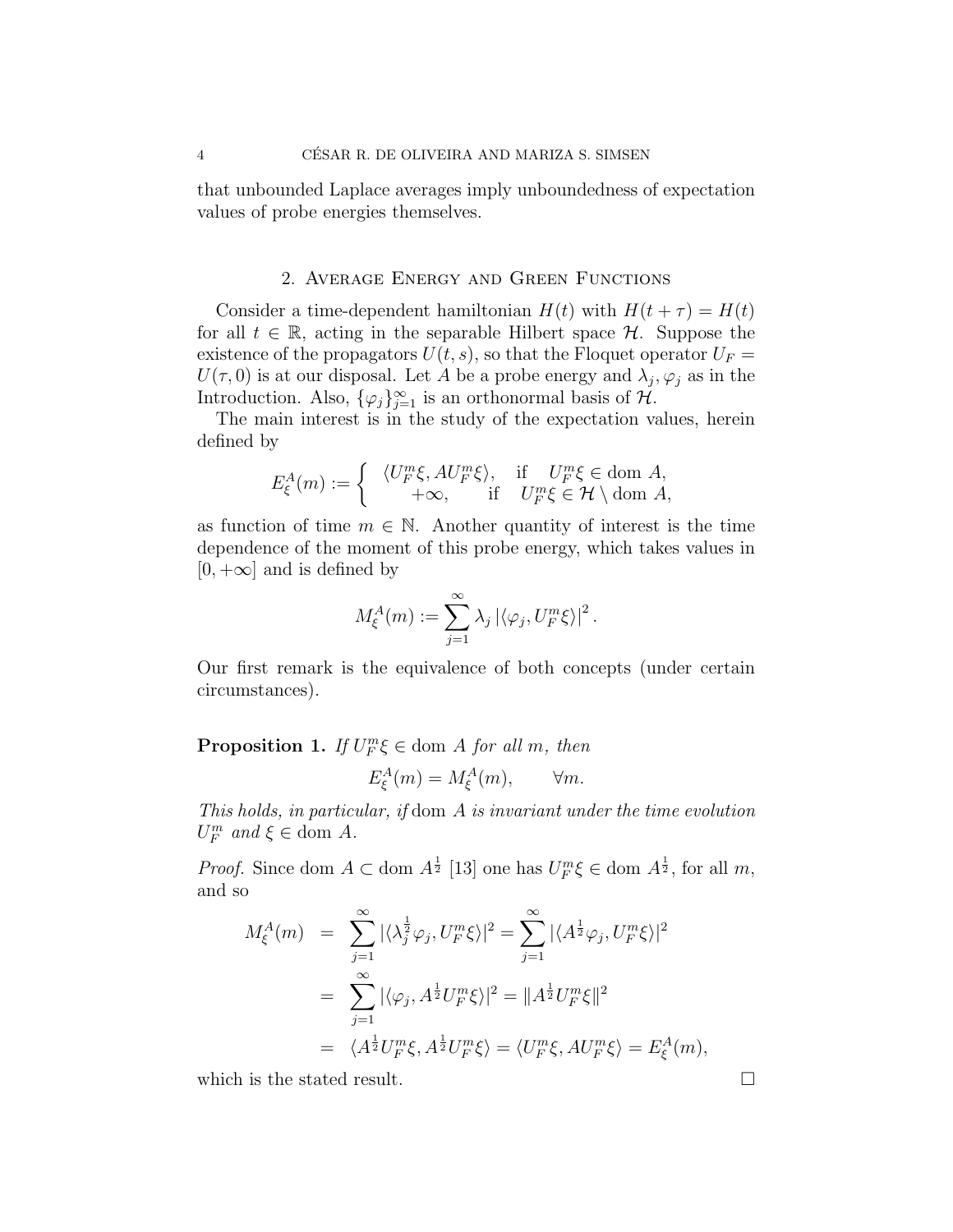We introduce the temporal Laplace average of  $E_{\xi}^{A}$  (see also the Appendix) by the following function of  $T > 0$ , which also takes values in  $[0, +\infty],$ 

(1) 
$$
L_{\xi}^{A}(T) := \frac{2}{T} \sum_{m=0}^{\infty} e^{-\frac{2m}{T}} E_{\xi}^{A}(m).
$$

Under certain conditions, the next result shows that the upper  $\beta^+$  and lower  $\beta^-$  growth exponents of this average, that is, roughly they are the best exponents so that for large T there exist  $0 \leq c_1 \leq c_2 < \infty$ with

$$
c_1 T^{\beta^-} \le L_\xi^A(T) \le c_2 T^{\beta^+},
$$

and the corresponding exponents for the temporal Cesaro average

$$
C_{\xi}^{A}(T) = \frac{1}{T} \sum_{m=0}^{T} E_{\xi}^{A}(m)
$$

are closely related; this follows at once by Lemma 1, which perhaps could be improved to get equality also between lower exponents. Note that, although not indicated, these exponents depend on the initial condition  $\xi$ .

**Lemma 1.** If  $(h(m))_{m=0}^{\infty}$  is a nonnegative sequence, and  $h(m) \leq Cm^{n}$ for some  $C > 0$  and  $n \geq 0$ , then  $\beta_e^+ = \beta_d^+$  $\beta_d^+$  and  $\beta_e^- \leq \beta_d^ \bar{d}$ , where

$$
\beta_e^+ = \limsup_{T \to \infty} \frac{\log(\sum_{m=0}^T h(m))}{\log T}, \qquad \beta_e^- = \liminf_{T \to \infty} \frac{\log(\sum_{m=0}^T h(m))}{\log T},
$$

$$
\beta_d^+ = \limsup_{T \to \infty} \frac{\log(\sum_{m=0}^{\infty} e^{-\frac{2m}{T}} h(m))}{\log T}, \quad \beta_d^- = \liminf_{T \to \infty} \frac{\log(\sum_{m=0}^{\infty} e^{-\frac{2m}{T}} h(m))}{\log T}.
$$

*Proof.* Note that for  $0 \le m \le T$  we have  $e^{-2} \le e^{-\frac{2m}{T}} \le 1$ , and so

$$
\sum_{m=0}^{T} h(m) \le \sum_{m=0}^{T} e^2 e^{-\frac{2m}{T}} h(m) \le e^2 \sum_{m=0}^{\infty} e^{-\frac{2m}{T}} h(m).
$$

Hence  $\beta_e^{\pm} \leq \beta_d^{\pm}$  $\frac{d}{d}$ .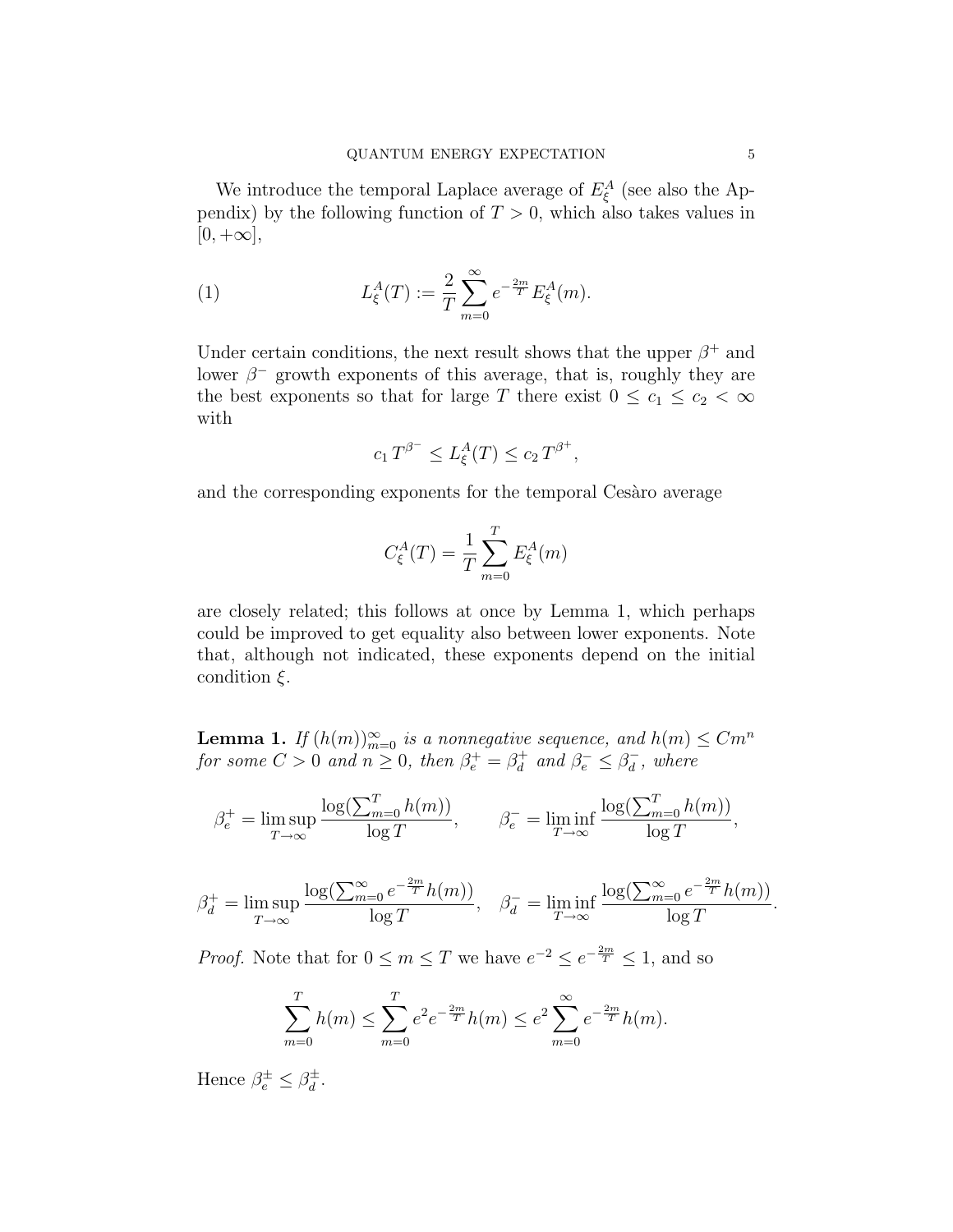On the other hand, for each  $\epsilon > 0$ , denoting by [x] the smallest integer larger or equal to  $x$ , one has

$$
\sum_{m=0}^{\infty} e^{-\frac{2m}{T}} h(m) = \sum_{m=0}^{\lceil T^{1+\epsilon} \rceil} e^{-\frac{2m}{T}} h(m) + \sum_{m=\lceil T^{1+\epsilon} \rceil+1}^{\infty} e^{-\frac{2m}{T}} h(m)
$$
  

$$
\leq \sum_{m=0}^{\lceil T^{1+\epsilon} \rceil} h(m) + C \sum_{m=\lceil T^{1+\epsilon} \rceil+1}^{\infty} e^{-\frac{2m}{T}} m^{n}.
$$

Now, for T large enough  $\frac{n}{2} < T^{1+\epsilon} \leq \lceil T^{1+\epsilon} \rceil$ . Thus

$$
\sum_{m=\lceil T^{1+\epsilon} \rceil+1}^{\infty} e^{-\frac{2m}{T}} m^n \le \int_{\lceil T^{1+\epsilon} \rceil}^{\infty} e^{-\frac{2t}{T}} t^n dt.
$$

Therefore, for each  $\epsilon > 0$  and T large enough

$$
\sum_{m=0}^{\infty} e^{-\frac{2m}{T}} h(m) \leq \sum_{m=0}^{\lceil T^{1+\epsilon} \rceil} h(m) + C \int_{\lceil T^{1+\epsilon} \rceil}^{\infty} e^{-\frac{2t}{T}} t^n dt
$$
  

$$
\leq \sum_{m=0}^{\lceil T^{1+\epsilon} \rceil} h(m) + \tilde{C} e^{-2T^{\epsilon}} T^n.
$$

Since  $e^{-2T^{\epsilon}}T^{n} \to 0$  as  $T \to \infty$ , it follows that

$$
\beta_d^+ = \limsup_{T \to \infty} \frac{\log \sum_{m=0}^{\infty} e^{-\frac{2m}{T}} h(m)}{\log T}
$$
\n
$$
\leq \limsup_{T \to \infty} \frac{\log \sum_{m=0}^{\lceil T^{1+\epsilon} \rceil} h(m)}{\log T}
$$
\n
$$
= \limsup_{T \to \infty} \frac{\log \sum_{m=0}^{\lceil T^{1+\epsilon} \rceil} h(m)}{\log \lceil T^{1+\epsilon} \rceil} \frac{\log \lceil T^{1+\epsilon} \rceil}{\log T}
$$
\n
$$
\leq \limsup_{T \to \infty} \frac{\log \sum_{m=0}^{\lceil T^{1+\epsilon} \rceil} h(m)}{\log \lceil T^{1+\epsilon} \rceil} \frac{\log (T+1)^{1+\epsilon}}{\log T}
$$
\n
$$
= (1+\epsilon) \limsup_{T \to \infty} \frac{\log \sum_{m=0}^{\lceil T^{1+\epsilon} \rceil} h(m)}{\log \lceil T^{1+\epsilon} \rceil}
$$
\n
$$
\leq (1+\epsilon)\beta_e^+.
$$

As  $\epsilon > 0$  was arbitrary,  $\beta_d^+ \leq \beta_e^+$ 

Recall that the Green functions  $G_z^{\xi}(j)$  associated with the operators  $A, U_F$  at  $\xi \in \mathcal{H}$  and  $z \in \mathbb{C}, |z| \neq 1$ , are defined by the matrices elements

.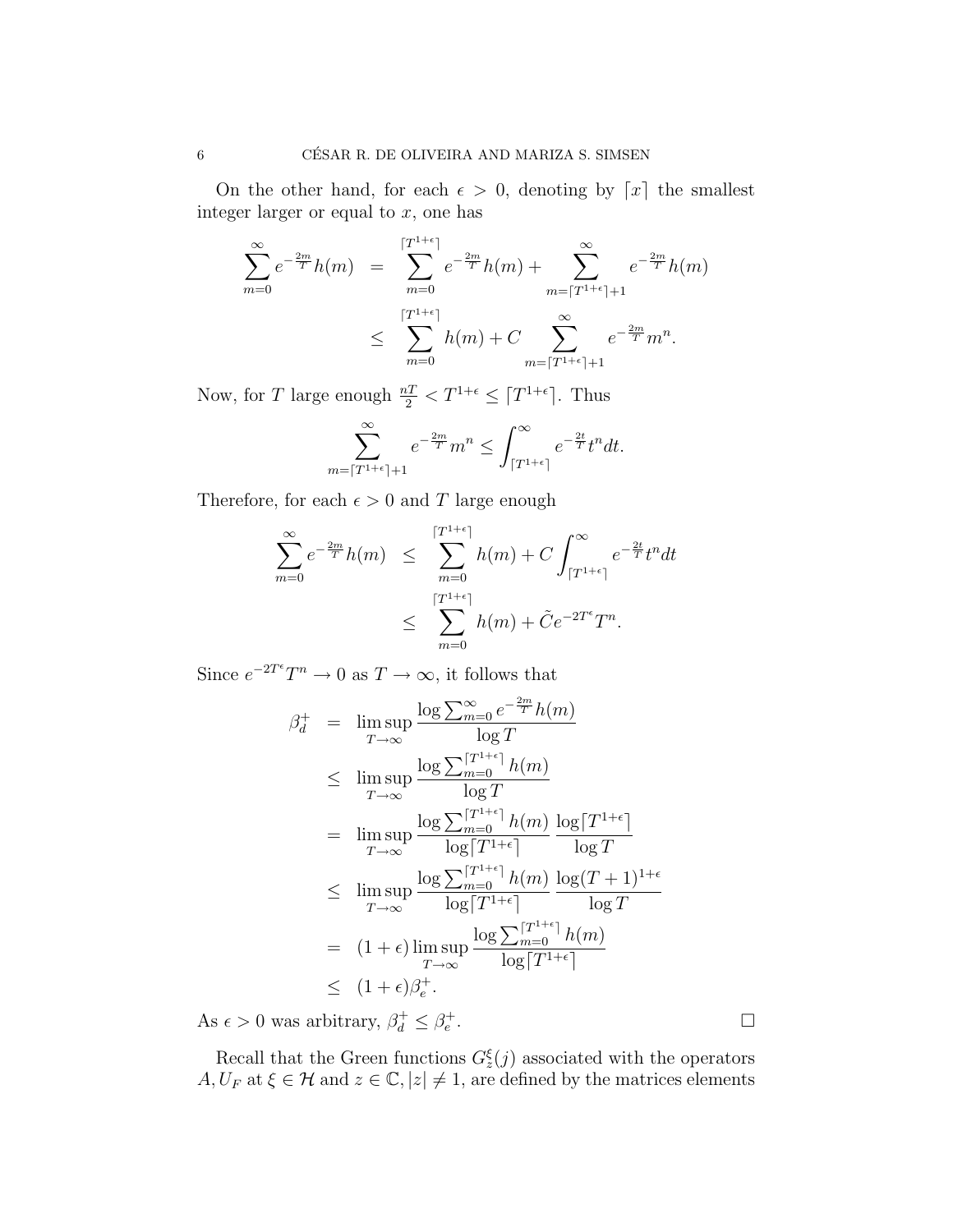of the resolvent operator  $R_z(U_F) = (U_F - z\mathbf{1})^{-1}$  along the orthonormal basis  $\{\varphi_j\}_{j=1}^{\infty}$ , that is,

$$
G_z^{\xi}(j) := \langle \varphi_j, R_z(U_F)\xi \rangle.
$$

Note that  $G_{z}^{\xi}(j)$  is always well defined since for  $|z| \neq 1$  that resolvent operator is bounded. Theorem 1 is the main reason for considering the temporal averages  $L_{\xi}^{A}(T)$ . It presents a formula that translates the Laplace average of wavepackets at time  $T$  into an integral of the Green functions over "energies" in the circle of radius  $e^{1/T}$  in the complex plane (centered at the origin). As  $T$  grows the integration region approaches the unit circle where the spectrum of  $U_F$  lives and  $R_z(U_F)$ takes singular values, so that (hopefully)  $A$ -(in)stability can be quantitatively detected.

**Theorem 1.** Assume that  $U_F^m \xi \in \text{dom } A$  for all  $m \geq 0$ . Then

(2) 
$$
L_{\xi}^{A}(T) = \frac{1}{\pi e^{-\frac{2}{T}}} \frac{1}{T} \sum_{j=1}^{\infty} \lambda_{j} \int_{0}^{2\pi} |G_{z}^{\xi}(j)|^{2} dE, \qquad z = e^{-iE + \frac{1}{T}}.
$$

Before the proof of this theorem, we underline that this formula, that is, the expression on the right hand side of (2), is a sum of positive terms and so it is well defined for all  $\xi \in \mathcal{H}$  if we let it take values in  $[0, +\infty]$ ; hence, in principle it can happen that this formula is finite even for vectors  $U_F^m \xi$  not in the domain of A, where  $L_{\xi}^A(T) = +\infty$ . The general case, i.e.,  $\forall \xi \in \mathcal{H}$ , can then be gathered in the following inequality

(3) 
$$
L_{\xi}^{A}(T) \ge \frac{1}{\pi e^{-\frac{2}{T}}} \frac{1}{T} \sum_{j=1}^{\infty} \lambda_j \int_0^{2\pi} |G_z^{\xi}(j)|^2 dE, \qquad z = e^{-iE + \frac{1}{T}},
$$

so that lower bound estimates for this formula always imply lower bound estimates for the Laplace average.

*Proof.* (Theorem 1) First note that, by hypothesis,  $U_F^m \xi \in \text{dom } A^{\frac{1}{2}}$  for each  $m \in \mathbb{N}$ . Denote by  $\mu_i$  the spectral measure of  $U_F$  associated with the pair  $(\varphi_j, \xi)$  and by  $\mathcal F$  the Fourier transform  $\mathcal F: L^2[0, 2\pi] \to l^2(\mathbb Z)$ . By the spectral theorem for unitary operators

$$
\langle \varphi_j, U_F \xi \rangle = \int_0^{2\pi} e^{-iE'} d\mu_j(E').
$$

For each j let  $a^{(j)} = (a^{(j)}(m))_{m \in \mathbb{Z}}$  be the sequence

$$
a^{(j)}(m) = \begin{cases} 0 & \text{if } m < 0\\ e^{-\frac{m}{T}} \int_0^{2\pi} e^{-iE'm} d\mu_j(E') & \text{if } m \ge 0 \end{cases}.
$$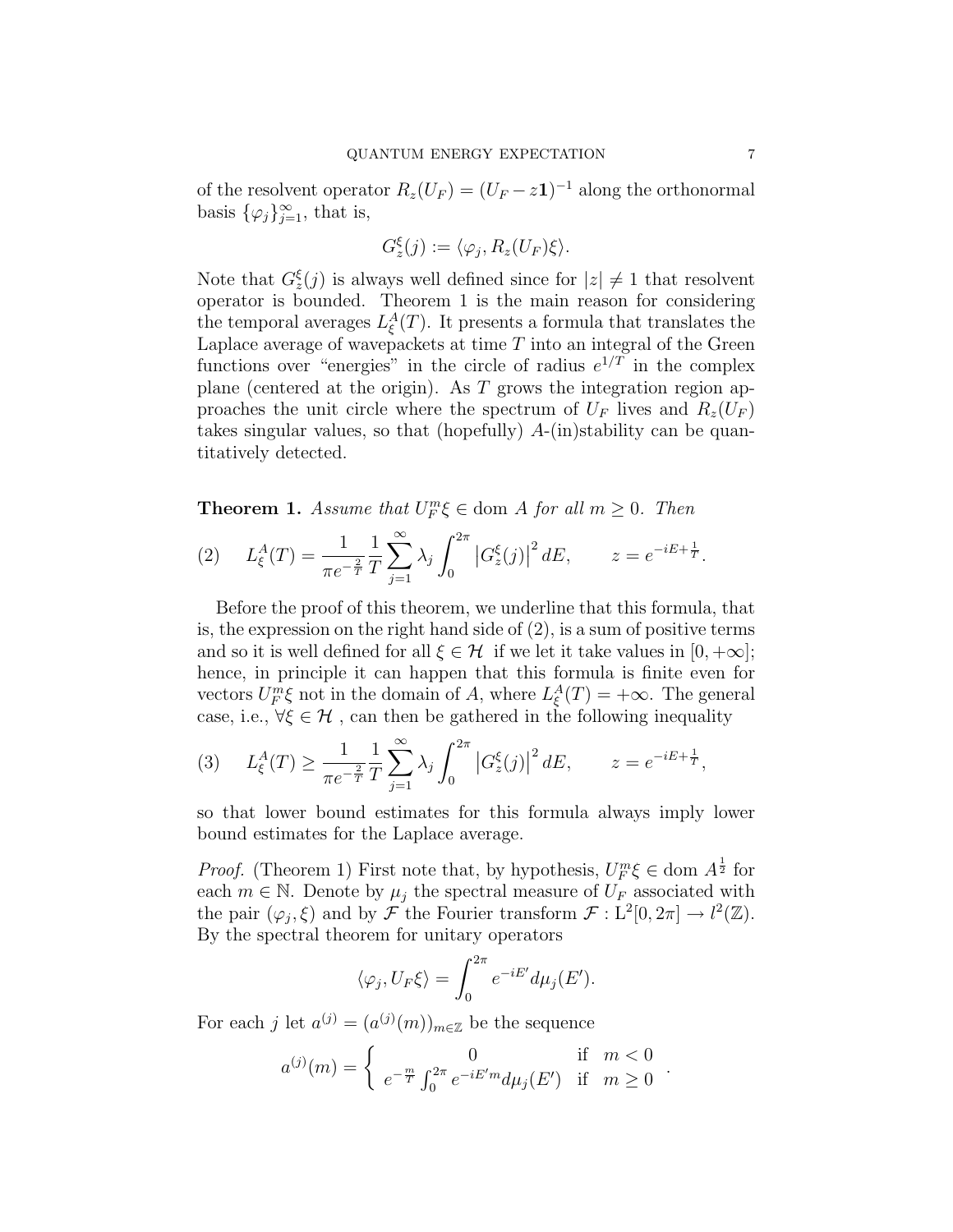Since  $a^{(j)} \in l^1(\mathbb{Z}) \cap l^2(\mathbb{Z})$  and  $\mathcal F$  is a unitary operator, it follows that  $||a^{(j)}||_{l^2(\mathbb{Z})} = ||\mathcal{F}^{-1}a^{(j)}||_{L^2[0,2\pi]}$  and also

$$
(\mathcal{F}^{-1}a^{(j)})(E) = \frac{1}{\sqrt{2\pi}} \sum_{m=-\infty}^{\infty} e^{iE m} a^{(j)}(m)
$$
  
\n
$$
= \frac{1}{\sqrt{2\pi}} \sum_{m=0}^{\infty} e^{iE m} e^{-\frac{m}{T}} \int_{0}^{2\pi} e^{-iE' m} d\mu_{j}(E')
$$
  
\n
$$
= \frac{1}{\sqrt{2\pi}} \int_{0}^{2\pi} \left( \sum_{m=0}^{\infty} e^{im(E-E') + \frac{i}{T}} \right) d\mu_{j}(E')
$$
  
\n
$$
= \frac{1}{\sqrt{2\pi}} \int_{0}^{2\pi} \frac{1}{1 - e^{i(E-E' + \frac{i}{T})}} d\mu_{j}(E')
$$
  
\n
$$
= \frac{1}{\sqrt{2\pi}} \int_{0}^{2\pi} \frac{d\mu_{j}(E')}{e^{i(E + \frac{i}{T})} (e^{-i(E + \frac{i}{T})} - e^{-iE'})}
$$
  
\n
$$
= -\frac{1}{\sqrt{2\pi} e^{i(E + \frac{i}{T})}} \int_{0}^{2\pi} \frac{d\mu_{j}(E')}{e^{-iE'} - e^{-i(E + \frac{i}{T})}}
$$
  
\n
$$
= -\frac{1}{\sqrt{2\pi} e^{i(E + \frac{i}{T})}} \langle \varphi_{j}, R_{z}(U_{F}) \xi \rangle
$$
  
\n
$$
= -\frac{1}{\sqrt{2\pi} e^{iE} e^{-\frac{1}{T}}} G_{z}^{\xi}(j),
$$

with  $z = e^{-iE + \frac{1}{T}}$ . Therefore

$$
\left| \mathcal{F}^{-1} a^{(j)} \right|^2 (E) = \frac{1}{2\pi e^{-\frac{2}{T}}} \left| G_z^{\xi}(j) \right|^2,
$$

and so

$$
\left\|\mathcal{F}^{-1}a^{(j)}\right\|_{\mathrm{L}^2[0,2\pi]}^2 = \frac{1}{2\pi e^{-\frac{2}{T}}}\int_0^{2\pi}|G_z^{\xi}(j)|^2dE.
$$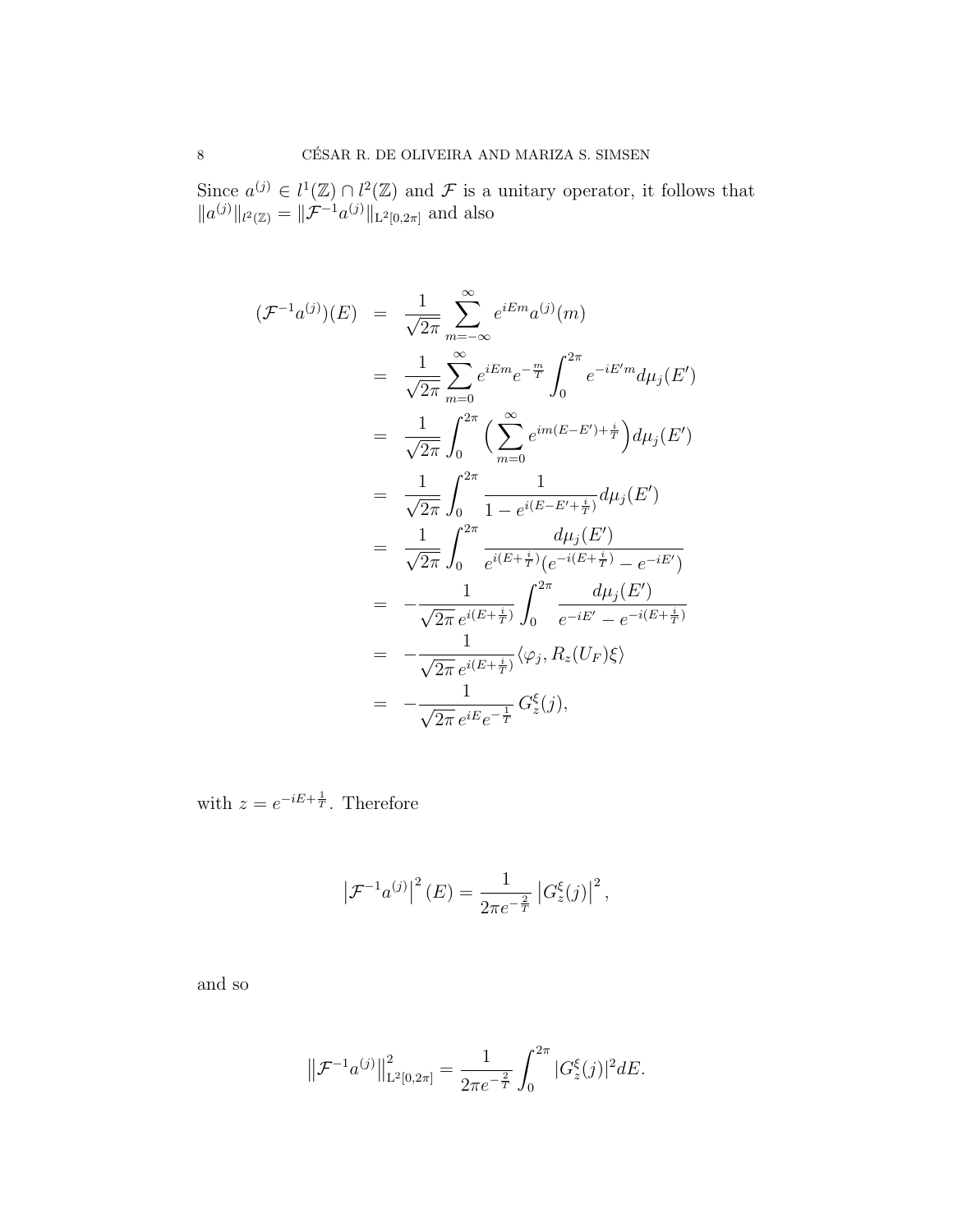From such relation it follows that

$$
L_{\xi}^{A}(T) = \sum_{m=0}^{\infty} \frac{2}{T} e^{-\frac{2m}{T}} M_{\xi}^{A}(m)
$$
  
\n
$$
= \sum_{j=1}^{\infty} \lambda_{j} \sum_{m=0}^{\infty} \frac{2}{T} e^{-\frac{2m}{T}} |\langle \varphi_{j}, U_{F}^{m} \xi \rangle|^{2}
$$
  
\n
$$
= \sum_{j=1}^{\infty} \lambda_{j} \frac{2}{T} \sum_{m=0}^{\infty} \left| e^{-\frac{m}{T}} \int_{0}^{2\pi} e^{-iE'm} d\mu_{j}(E') \right|^{2}
$$
  
\n
$$
= \sum_{j=1}^{\infty} \lambda_{j} \frac{2}{T} ||a^{(j)}||_{l^{2}(\mathbb{Z})}^{2}
$$
  
\n
$$
= \sum_{j=1}^{\infty} \lambda_{j} \frac{2}{T} ||\mathcal{F}^{-1} a^{(j)}||_{L^{2}[0,2\pi]}^{2}
$$
  
\n
$$
= \frac{1}{\pi e^{-\frac{2}{T}}} \frac{1}{T} \sum_{j=1}^{\infty} \lambda_{j} \int_{0}^{2\pi} |G_{z}^{\xi}(j)|^{2} dE,
$$

which is exactly the stated result.  $\Box$ 

Theorem 1 clearly remains true if the eigenvalues  $\lambda_j$  of A have finite multiplicity. In this case, for each  $\lambda_j$  consider the corresponding orthonormal eigenvectors  $\varphi_{j_1}, \cdots, \varphi_{j_k}$ , and one obtains

$$
L_{\xi}^{A}(T) = \frac{1}{\pi e^{-\frac{2}{T}}} \frac{1}{T} \sum_{j=1}^{\infty} \lambda_j \left( \sum_{n=1}^{k} \int_0^{2\pi} \left| \langle \varphi_{j_n}, R_z(U_F) \xi \rangle \right|^2 dE \right),
$$

with z as before.

In case the initial condition is  $\xi = \varphi_1$ , put  $\eta^{(z)} := R_z(U_F)\varphi_1$ . Thus,  $(U_F - z)\eta^{(z)} = \varphi_1$  and so  $U_F \eta^{(z)} = z\eta^{(z)} + \varphi_1$ . Hence

$$
\langle \varphi_j, U_F \eta^{(z)} \rangle = z \langle \varphi_j, \eta^{(z)} \rangle + \delta_{j,1}
$$

and by denoting

$$
G_z(j) := G_z^{\varphi_1}(j),
$$

one concludes

Lemma 2.

$$
G_z(j) = \begin{cases} \frac{1}{z} \left( \langle \varphi_1, U_F \eta^{(z)} \rangle - 1 \right), & \text{if } j = 1 \\ \frac{1}{z} \langle \varphi_j, U_F \eta^{(z)} \rangle, & \text{if } j > 1 \end{cases}.
$$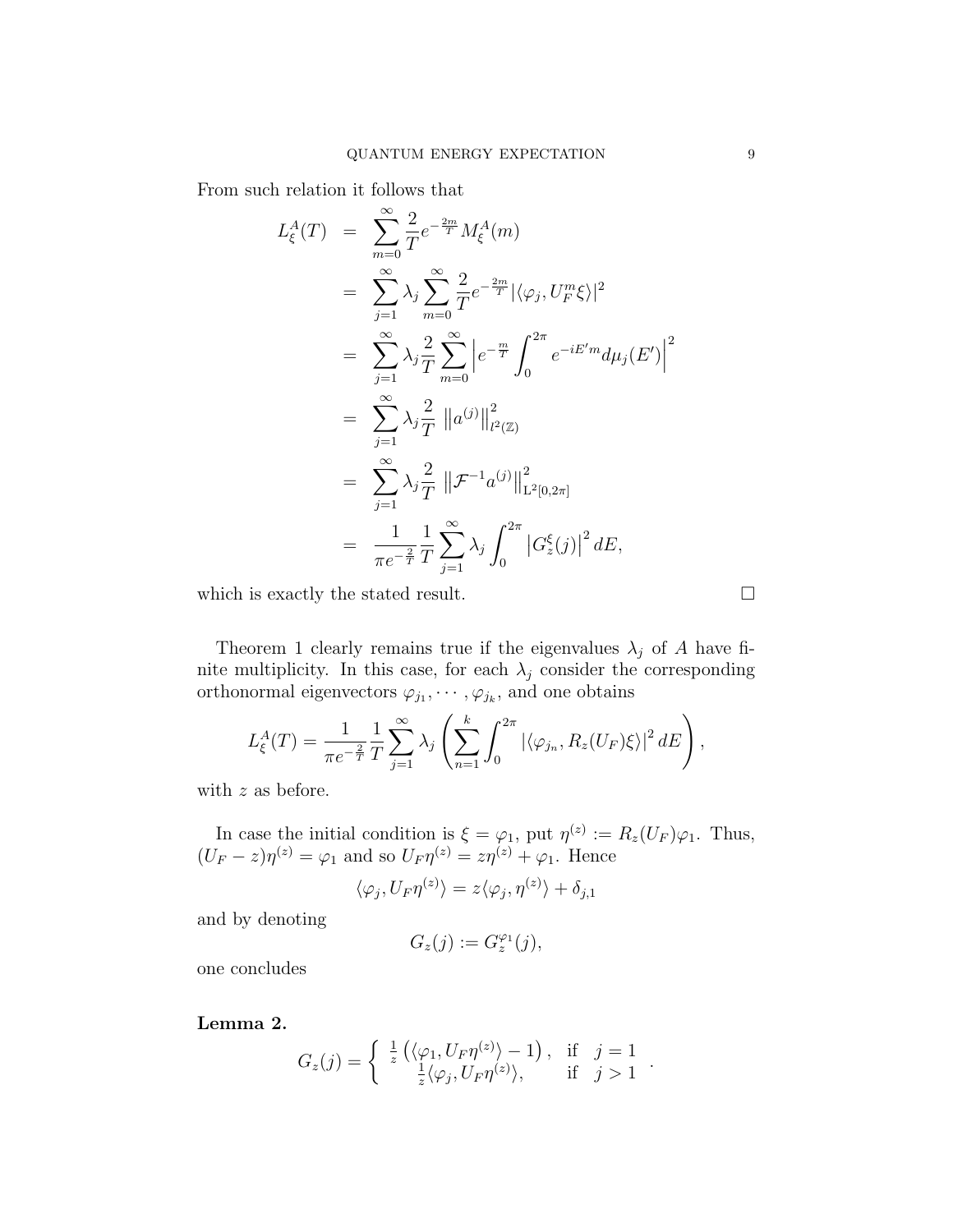In Section 3 we discuss some Floquet operators that are known in the literature and analyze their Green functions through the equation

$$
(U_F - z\mathbf{1})\eta^{(z)} = \varphi_1.
$$

## 3. Applications

This section is devoted to some applications of the formula obtained in Theorem 1. In general it is not trivial to get expressions and/or bounds for the Green functions of Floquet operators, so one of the main goals of the applications that follow are to illustrate how to approach the method we have just proposed.

3.1. Time-Independent Hamiltonians. As a first example and illustration of the formula proposed in Theorem 1, we consider the special case of autonomous hamiltonians. In this case  $H(t) = H_0$  for all t and we assume that  $H_0$  is a positive, unbounded, self-adjoint operator and with simple discrete spectrum,  $H_0 \varphi_j = \chi_j \varphi_j$ , so that  $\{\varphi_j\}_{j=1}^{\infty}$  is an orthonormal basis of H and  $0 \leq \chi_1 < \chi_2 < \chi_3 < \cdots$  with  $\chi_j \to \infty$ . For  $q > 0$  we can consider  $H_0^q$  $\frac{q}{0}$  as our abstract energy operator A, so that its eigenvalues are  $\lambda_j = \chi_j^q$  $_j^q$  (since A and  $H_0$  have the same eigenfunctions, we are justified in using the notation  $\varphi_j$  for the eigenfunctions of  $H_0$ ). We take  $U_F = e^{-iH_0}$  (time  $t = 1$ ) and for  $\xi \in \mathcal{H}$ 

$$
G_z^{\xi}(j) = \langle \varphi_j, R_z(H_0)\xi \rangle = \langle R_{\overline{z}}(H_0)\varphi_j, \xi \rangle = \frac{\langle \varphi_j, \xi \rangle}{e^{-i\chi_j} - z}.
$$

Since dom  $H_0^q$  $_0^q$  is invariant under the time evolution  $e^{-itH_0}$ , then for  $z = e^{-iE}e^{\frac{1}{T}}$  and  $\xi \in$  dom  $H_0^q$  $_0^q$ , we have

$$
L_{\xi}^{q}(T) := L_{\xi}^{H_{0}^{q}}(T) = \frac{1}{\pi e^{-\frac{2}{T}}} \frac{1}{T} \sum_{j=1}^{\infty} \chi_{j}^{q} \int_{0}^{2\pi} \left| G_{z}^{\xi}(j) \right|^{2} dE
$$
\n
$$
(4) = \frac{1}{\pi e^{-\frac{2}{T}}} \frac{1}{T} \sum_{j=1}^{\infty} \chi_{j}^{q} \int_{0}^{2\pi} \frac{\left| \langle \varphi_{j}, \xi \rangle \right|^{2}}{\left| e^{-i\chi_{j}} - z \right|^{2}} dE
$$
\n
$$
= \frac{1}{\pi e^{-\frac{2}{T}}} \frac{1}{T} \sum_{j=1}^{\infty} \chi_{j}^{q} \left| \langle \varphi_{j}, \xi \rangle \right|^{2} \int_{0}^{2\pi} \frac{dE}{\left| e^{-i\chi_{j}} - z \right|}
$$

Thus we need to calculate the integral  $I_j := \int_0^{2\pi}$ dE  $\frac{dE}{|e^{-i\chi_j}-z|^2}$ . Let  $\gamma$  be the closed path in  $\mathbb C$  given by  $\gamma(E) = e^{iE}$  with  $0 \le E \le 2\pi$ ,  $\alpha_j = e^{\frac{1}{T}}e^{i\chi_j}$ 

 $\overline{2}$ .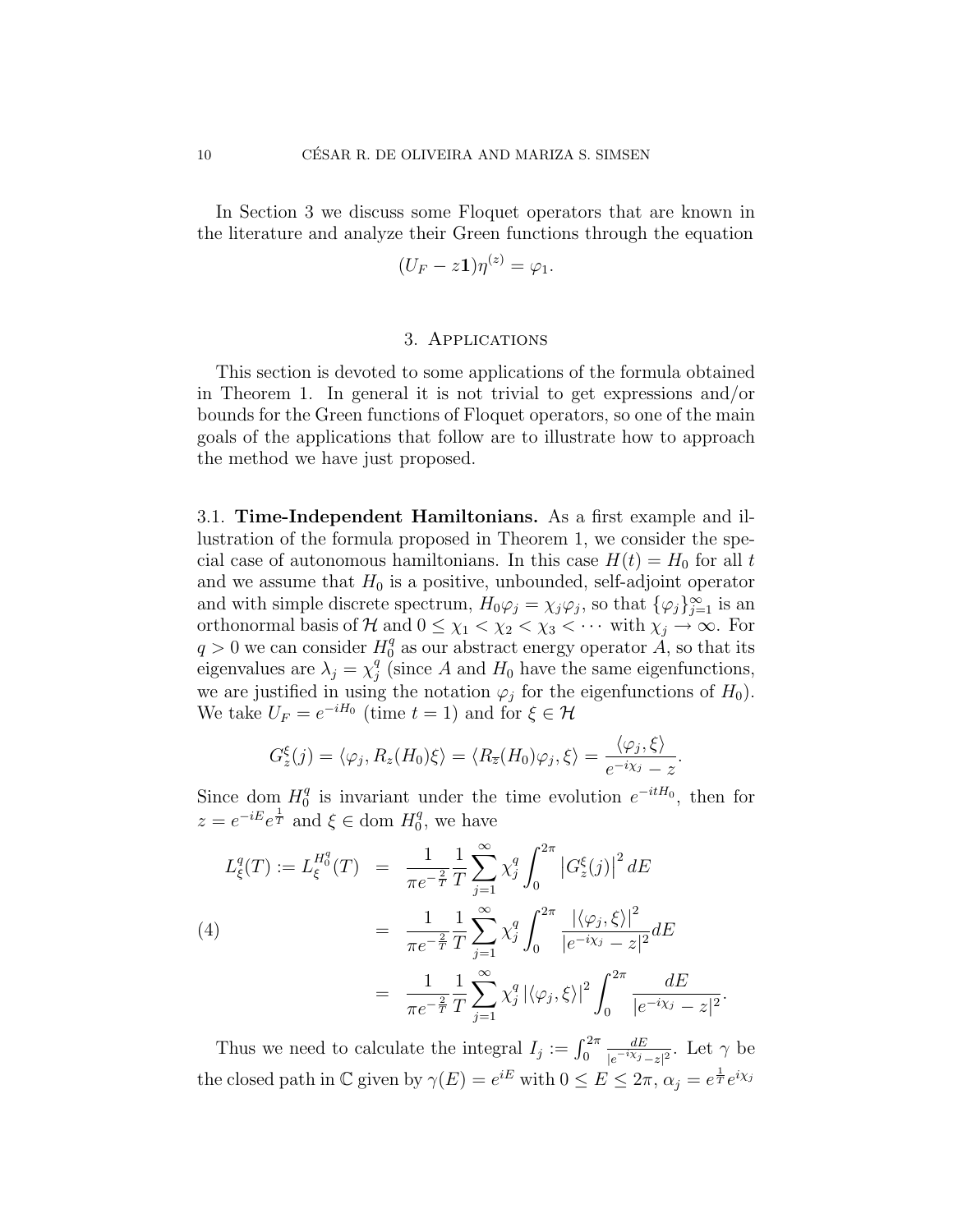and 
$$
\beta_j = e^{-\frac{1}{T}} e^{i\chi_j}
$$
, then  
\n
$$
I_j = \int_0^{2\pi} \frac{dE}{(e^{-i\chi_j} - z)(e^{i\chi_j} - \overline{z})}
$$
\n
$$
= \int_0^{2\pi} \frac{dE}{(e^{-i\chi_j} - e^{-iE}e^{\frac{1}{T}})(e^{i\chi_j} - e^{iE}e^{\frac{1}{T}})}
$$
\n
$$
= \int_0^{2\pi} \frac{dE}{e^{\frac{2}{T}}(e^{-\frac{1}{T}}e^{-i\chi_j} - e^{-iE})(e^{-\frac{1}{T}}e^{i\chi_j} - e^{iE})}
$$
\n
$$
= -\frac{1}{e^{\frac{2}{T}}} \int_0^{2\pi} \frac{dE}{e^{-iE}e^{-\frac{1}{T}}e^{-i\chi_j}(e^{iE} - \alpha_j)(e^{iE} - \beta_j)}
$$
\n
$$
= -\frac{1}{e^{\frac{1}{T}}e^{-i\chi_j}} \frac{1}{i} \int_0^{2\pi} \frac{ie^{iE}dE}{(e^{iE} - \alpha_j)(e^{iE} - \beta_j)}
$$
\n
$$
= \frac{i}{e^{\frac{1}{T}}e^{-i\chi_j}} \int_{\gamma} \frac{dw}{(w - \alpha_j)(w - \beta_j)}.
$$

As  $|\alpha_j| > 1$  and  $|\beta_j| < 1$ ,  $\beta_j$  is the unique pole in the interior of  $\gamma$ . Thus, by using residues,

$$
I_j = \frac{i}{e^{\frac{1}{T}}e^{-i\chi_j}} 2\pi i \frac{1}{(\beta_j - \alpha_j)} = \frac{2\pi}{e^{\frac{2}{T}} - 1}
$$

and  $I_j$  is independent of  $\chi_j$ .

Therefore by (4) it follows that

$$
L_{\xi}^{q}(T) = \frac{1}{\pi e^{-\frac{2}{T}}} \frac{1}{T} \sum_{j=1}^{\infty} \chi_{j}^{q} |\langle \varphi_{j}, \xi \rangle|^{2} \frac{2\pi}{e^{\frac{2}{T}} - 1}
$$
  

$$
= \frac{2}{e^{-\frac{2}{T}}} \frac{1}{T} \frac{1}{\left(e^{\frac{2}{T}} - 1\right)} \sum_{j=1}^{\infty} \chi_{j}^{q} |\langle \varphi_{j}, \xi \rangle|^{2}
$$
  

$$
= \frac{2}{\left(1 - e^{-\frac{2}{T}}\right)} \frac{1}{T} \left\| H_{0}^{\frac{q}{2}} \xi \right\|^{2}.
$$

Since  $\left(1 - e^{-\frac{2}{T}}\right) = \frac{2}{T} + \mathcal{O}(\frac{1}{T^2})$ , for large T it is found that 2 ,

$$
L^q_{\xi}(T) \approx \left\| H_0^{\frac{q}{2}} \xi \right\|
$$

with (for  $\xi \in$  dom  $H_0^q$  $\left(\begin{smallmatrix} q\ 0 \end{smallmatrix}\right)$ 

$$
\lim_{T \to \infty} L_{\xi}^{q}(T) = \langle \xi, H_0^{q} \xi \rangle.
$$

Then we conclude that the function

$$
\mathbb{N} \ni m \mapsto \left\langle e^{-iH_0m}\xi, H_0^q e^{-iH_0m}\xi \right\rangle
$$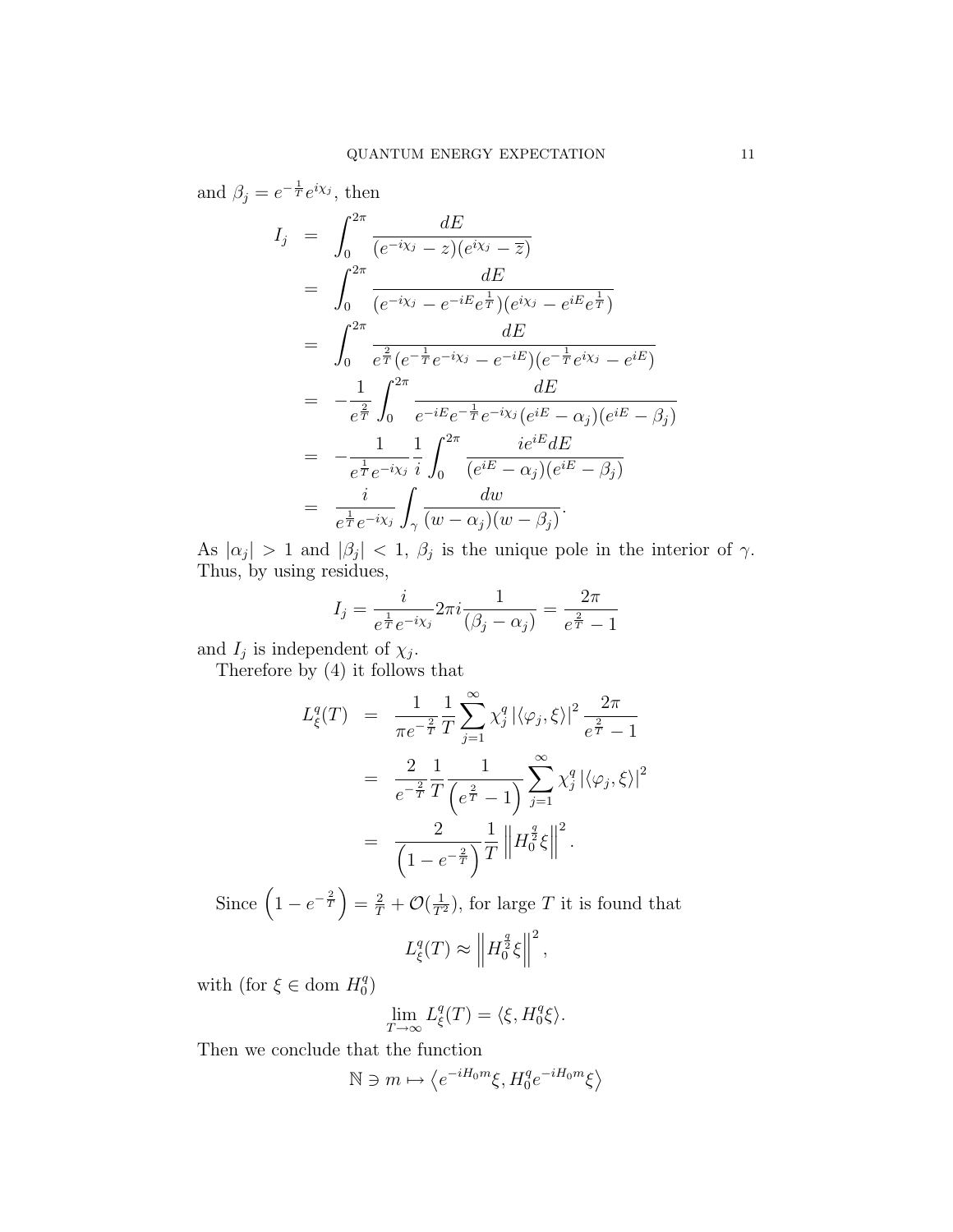is bounded for  $\xi \in$  dom  $H_0^q$  $_{0}^{q}$ , which is (of course) an expected result (see Proposition 1).

3.2. Lower Bounded Green Functions. As a first theoretical application we get dynamical instability from some lower bounds of the Green functions. See [9] for a similar result in the one-dimensional discrete Schrödinger operators context; there, a relation to transfer matrices allows interesting applications to nontrivial models, what is not available in the unitary setting yet (and it constitutes of an important open problem). As before,  $\lambda_j$  denote the increasing sequence of positive eigenvalues of the abstract energy operator  $A$ , the ones we use to probe (in)stability.

Let  $\lceil \cdot \rceil$  denotes the integer part of a real number and  $\lceil \cdot \rceil$  indicates Lebesgue measure.

**Theorem 2.** Suppose that there exist  $K > 0$  and  $\alpha > 0$  such that for each  $2N > 0$  large enough there exists a nonempty Borel set  $J(N) \subset S^1$ such that

$$
\left|G_z^{\xi}(j)\right| \ge \frac{K}{N^{\alpha}}, \qquad N \le j \le 2N,
$$

holds for all  $z = e^{-iE + \frac{1}{T}}$  with  $E \in J_T(N) = \{E'' \in S^1 : \exists E' \in$  $J(N); |E'' - E'| \leq \frac{1}{T}$  (the  $\frac{1}{T}$ -neighborhood de  $J(N)$ ). Let  $\delta > 0$ ; then for T large enough such that  $N(T) = [T^{\delta}],$  one has

$$
L_{\xi}^{A}(T) \geq
$$
cte  $\lambda_{[T^{\delta}]} T^{\delta(1-2\alpha)-2}$ .

Moreover, if  $\lambda_j \geq$  cte j<sup> $\gamma$ </sup>,  $\gamma \geq 0$ , then

$$
L_{\xi}^{A}(T) \geq \text{cte } T^{\delta(\gamma - 2\alpha + 1) - 2}.
$$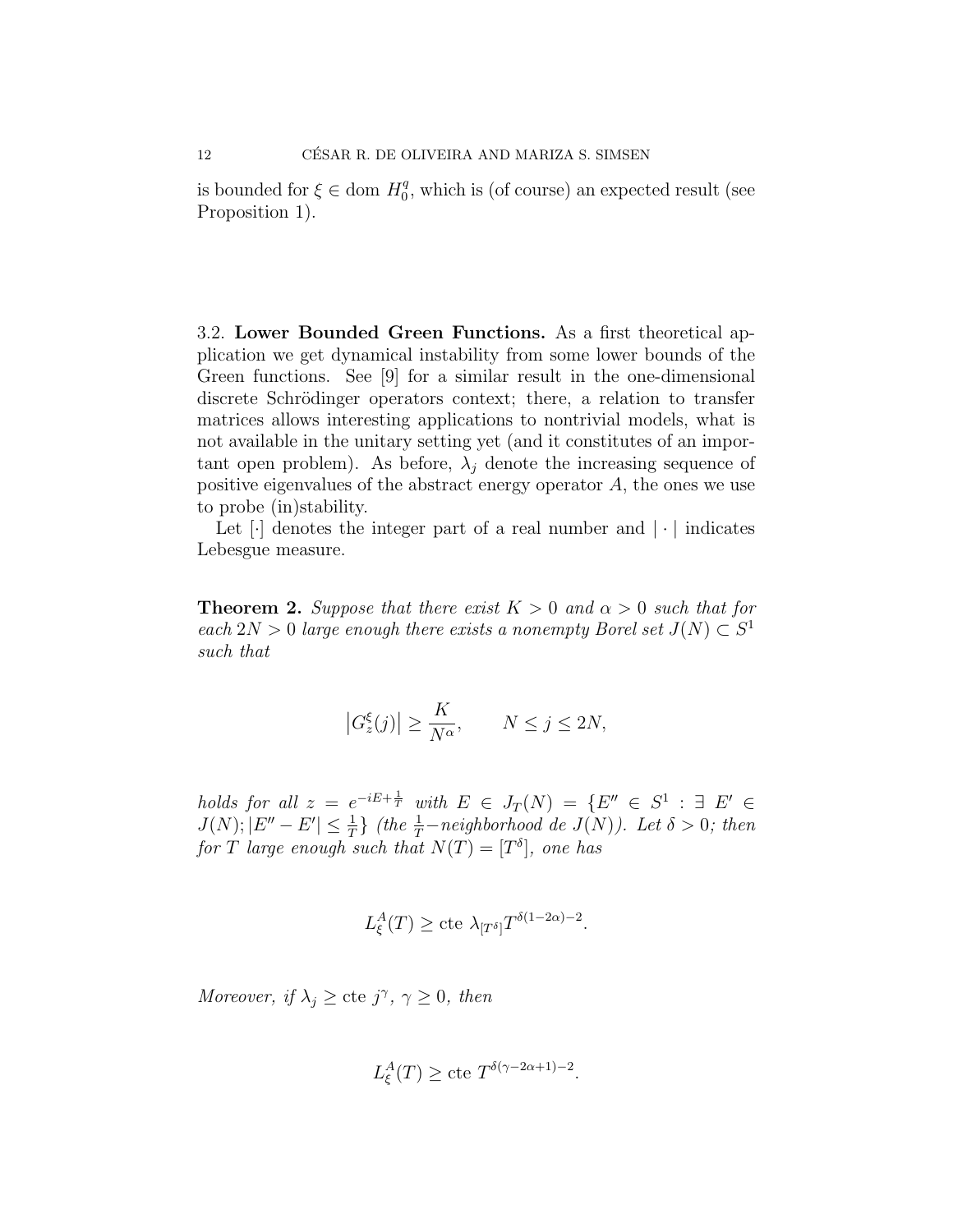Proof. By the formula in Theorem 1, or its more general version (3),

$$
L_{\xi}^{A}(T) \geq \frac{1}{\pi e^{-\frac{2}{T}}} \frac{1}{T} \sum_{j=1}^{\infty} \lambda_{j} \int_{0}^{2\pi} \left| G_{z}^{\xi}(j) \right|^{2} dE
$$
  
\n
$$
\geq \frac{\text{cte}}{T} \sum_{j=N(T)}^{2N(T)} \lambda_{j} \int_{0}^{2\pi} \left| G_{z}^{\xi}(j) \right|^{2} dE
$$
  
\n
$$
\geq \frac{\text{cte}}{T} \lambda_{N(T)} \sum_{j=N(T)}^{2N(T)} \int_{J_{T}(N)} \left| G_{z}^{\xi}(j) \right|^{2} dE
$$
  
\n
$$
\geq \frac{\text{cte}}{T} \lambda_{N(T)} \sum_{j=N(T)}^{2N(T)} \frac{K^{2}}{N(T)^{2\alpha}} |J_{T}(N)|
$$
  
\n
$$
= \frac{\text{cte}}{T} |J_{T}(N)| \lambda_{N(T)} \frac{K^{2}}{N(T)^{2\alpha-1}}
$$
  
\n
$$
= \frac{\text{cte}}{T} |J_{T}(N)| \lambda_{[T^{\delta}]} \frac{1}{[T^{\delta}]^{2\alpha-1}}
$$
  
\n
$$
\geq \text{cte} \lambda_{[T^{\delta}]} T^{\delta(1-2\alpha)-2};
$$

we have used that  $|J_T(N)| \geq \frac{1}{T}$ . If  $\lambda_j \geq$  cte  $j^{\gamma}$  then

$$
L^A_{\xi}(T) \ge \text{cte} \; T^{\delta \gamma} T^{\delta(1-2\alpha)-2} = \text{cte} \; T^{\delta(\gamma - 2\alpha + 1) - 2}.
$$

The proof is complete.

The above theorem becomes appealing when the exponent of  $T$  is greater than zero and instability is obtained, for instance when  $\delta(\gamma 2\alpha + 1 > 2$  in case  $\lambda_j \geq$  cte j<sup> $\gamma$ </sup>. However, up to now we have not yet been able to find explicit estimates in models of interest; in any event, we think it will be useful the future applications and so we point out some speculations. First, note that it applies even if the set  $J(N)$  is a single point! Nevertheless, we expect that Theorem 2 will be applied to models whose Floquet operators have some kind of "fractal spectrum" (usually singular continuous or uniformly Hölder continuous spectral measures) and, somehow,  $\alpha$  should be related to dimensional properties of those spectra; indeed, this was our first motivation for the derivation of this result and, in our opinion, such applications are among the most interesting open problems left here.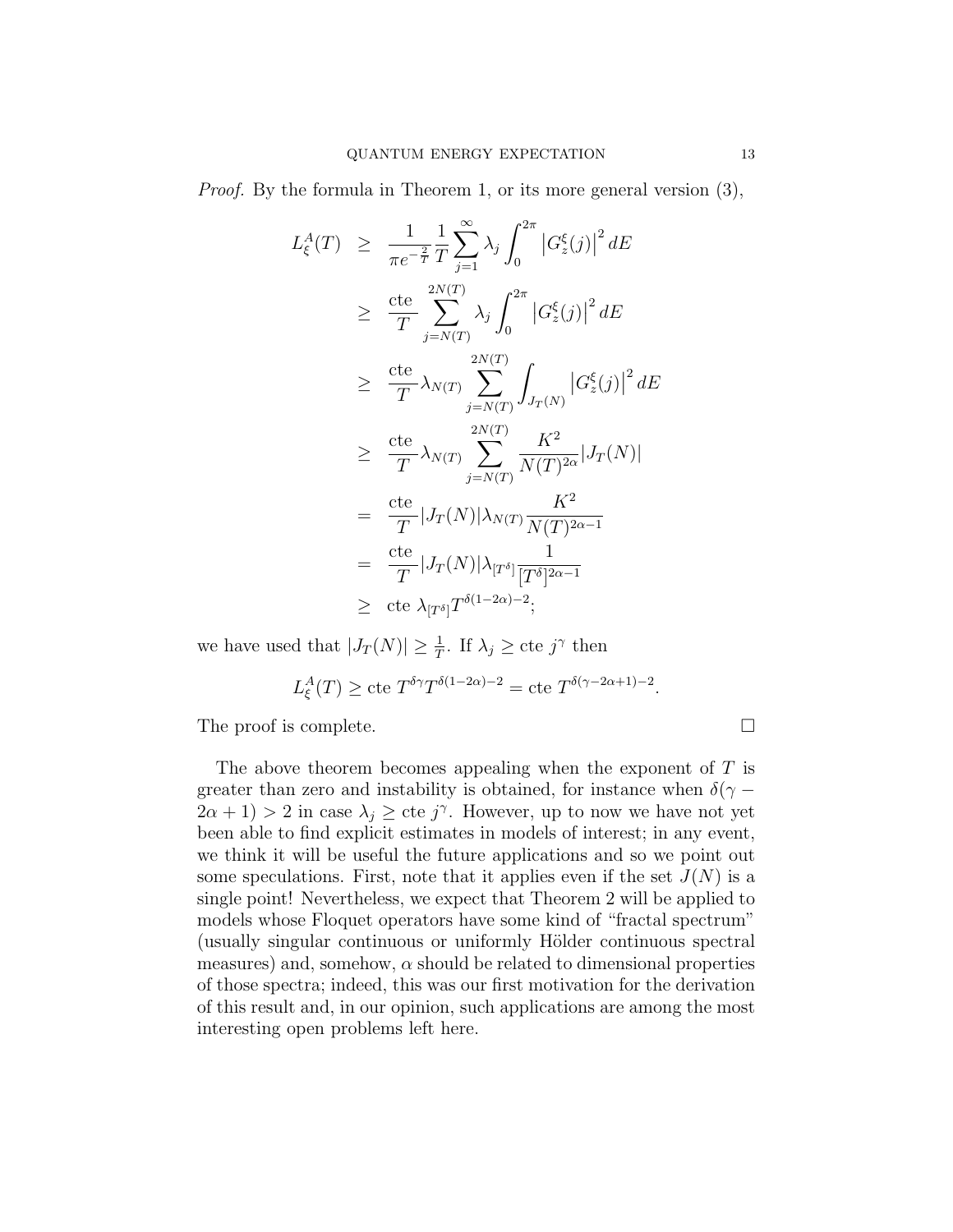### 3.3. Rank-One Kicked Perturbations. Now consider

$$
H(t) = H_0 + \kappa P_{\phi} \sum_n \delta(t - n2\pi),
$$

with  $H_0$  as in Subsection 3.1, with eigenvectors  $\{\varphi_j\}_{j=1}^{\infty}$  and  $\chi_j$  the corresponding eigenvalues;  $P_{\phi}(\cdot) = \langle \phi, \cdot \rangle \phi$  where  $\kappa \in \mathbb{R}$  and  $\phi$  is a normalized cyclic vector for  $H_0$ , in the sense that  $\|\phi\| = 1$  and the closed subspace spanned by  ${H_0^m \phi : m \in \mathbb{N}}$  equals  $\mathcal{H}$ . Let

$$
\phi = \sum_j b_j \varphi_j.
$$

In this case (see [8, 5])

$$
U_F = U_0 \left( \mathbf{1} + \alpha P_{\phi} \right),
$$

with  $U_0 = e^{-i2\pi H_0}$  and  $\alpha = (e^{-i2\pi\kappa} - 1)$ . Note that  $\phi \in \text{dom } H_0^q$  $q^q, \forall q > 0,$ and so for  $\xi \in$  dom  $H_0^q$  $_{0}^{q},$ 

$$
U_F \xi = U_0 \xi + \alpha \langle \phi, \xi \rangle U_0 \phi
$$

also belongs to dom  $H_0^q$  $\mathcal{U}_0^q$ ; a simple iteration process shows that  $U_F^m \xi \in$ dom  $H_0^q$  $_0^q$  for all  $m \geq 0$  and we are justified in using the formula in Theorem 1 to estimate Laplace averages.

We are interested in  $\eta^{(z)} = R_z(U_F)\varphi_1$ . As  $|z| \neq 1$  it follows that  $\eta^{(z)}$ belongs to the Hilbert space and so one can write

$$
\eta^{(z)} = \sum_{j=1}^{\infty} a_j \varphi_j.
$$

Note that  $a_j = G_z(j)$  and we have

(5) 
$$
U_F \eta^{(z)} - z \eta^{(z)} = \varphi_1.
$$

By the relation

$$
U_F \eta^{(z)} = U_0 \eta^{(z)} + \alpha U_0 P_{\phi} \eta^{(z)}
$$
  
= 
$$
\sum_{j=1}^{\infty} a_j U_0 \varphi_j + \alpha U_0 \langle \phi, \eta^{(z)} \rangle \phi
$$
  
= 
$$
\sum_{j=1}^{\infty} a_j e^{-i2\pi \chi_j} \varphi_j + \alpha \langle \phi, \eta^{(z)} \rangle \sum_{j=1}^{\infty} b_j e^{-i2\pi \chi_j} \varphi_j
$$
  
= 
$$
\sum_{j=1}^{\infty} (a_j + \alpha \langle \phi, \eta^{(z)} \rangle b_j) e^{-i2\pi \chi_j} \varphi_j,
$$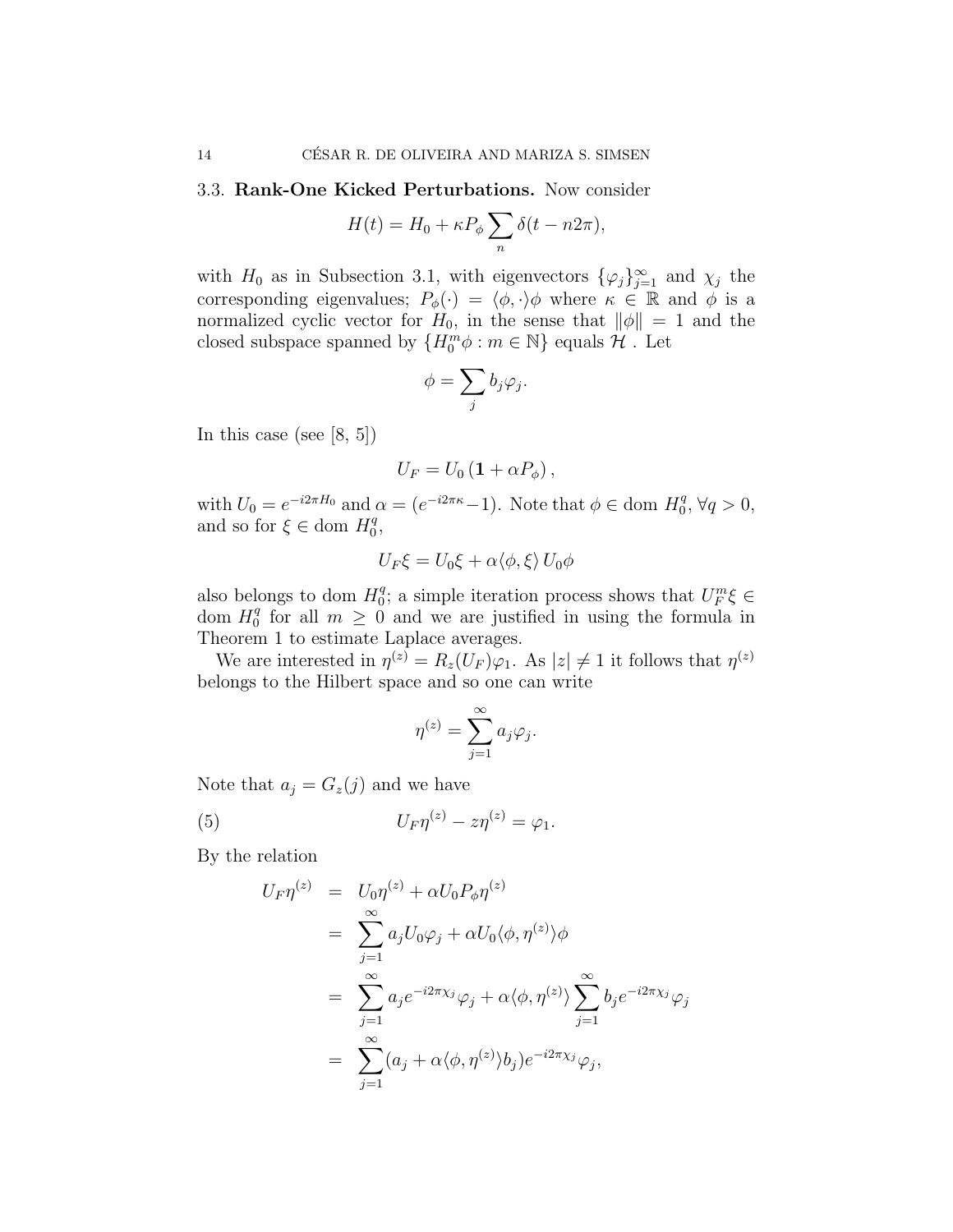and (5) it follows that

$$
\sum_{j=1}^{\infty} (a_j + \alpha \langle \phi, \eta^{(z)} \rangle b_j) e^{-i2\pi \chi_j} \varphi_j - z \sum_{j=1}^{\infty} a_j \varphi_j = \varphi_1,
$$

that is,

$$
\sum_{j=1}^{\infty} \left[ a_j (e^{-i2\pi\chi_j} - z) + \alpha \langle \phi, \eta^{(z)} \rangle b_j e^{-i2\pi\chi_j} \right] \varphi_j = \varphi_1,
$$

and we get the equations

$$
a_1(e^{-i2\pi\chi_1} - z) + \alpha \langle \phi, \eta^{(z)} \rangle b_1 e^{-i2\pi\chi_1} = 1,
$$
  
\n
$$
a_j(e^{-i2\pi\chi_j} - z) + \alpha \langle \phi, \eta^{(z)} \rangle b_j e^{-i2\pi\chi_j} = 0 \quad \text{for } j > 1.
$$

Thus

(6) 
$$
a_1 = \frac{1 - \alpha \langle \phi, \eta^{(z)} \rangle b_1 e^{-i2\pi \chi_1}}{e^{-i2\pi \chi_1} - z},
$$

(7) 
$$
a_j = -\frac{\alpha \langle \phi, \eta^{(z)} \rangle b_j e^{-i2\pi \chi_j}}{e^{-i2\pi \chi_j} - z}, \quad j > 1.
$$

For the trivial case  $\alpha = 0$  or, equivalently,  $\kappa \in \mathbb{Z}$ , one has

$$
a_1 = \frac{1}{e^{-i2\pi\chi_1} - z},
$$
  
\n
$$
a_j = 0, \quad j > 1,
$$

and  $\eta^{(z)} = \frac{\varphi_1}{e^{-i2\pi\chi}}$  $\frac{\varphi_1}{e^{-i2\pi\chi_1}-z}$ . In this case the analysis of  $L^q_{\varphi_1}(T)$  is reduced to  $a^2$ π  $\cdot 2\pi$ 

$$
\int_0^{2\pi} |a_1|^2 dE = \int_0^{2\pi} \frac{dE}{|e^{-i2\pi x_1} - z|^2} = \frac{2\pi}{e^{\frac{2}{T}} - 1}
$$

as calculate in Subsection 3.1. Thus  $L^q_{\varphi_1}(T) \approx ||H_0^q \varphi_1||$  for large T, as expected.

Returning to the general case  $\alpha \neq 0$ , note that

$$
\langle \phi, \eta^{(z)} \rangle = \sum_{j=1}^{\infty} \overline{b}_j a_j
$$
  
=  $\overline{b}_1 \Big( \frac{1 - \alpha \langle \phi, \eta^{(z)} \rangle b_1 e^{-i2\pi \chi_1}}{e^{-i2\pi \chi_1} - z} \Big) + \sum_{j=2}^{\infty} \overline{b}_j \frac{(-\alpha) \langle \phi, \eta^{(z)} \rangle b_j e^{-i2\pi \chi_j}}{e^{-i2\pi \chi_j} - z}$   
=  $\frac{\overline{b}_1}{e^{-i2\pi \chi_1} - z} - \langle \phi, \eta^{(z)} \rangle \sum_{j=1}^{\infty} \frac{\alpha |b_j|^2 e^{-i2\pi \chi_j}}{e^{-i2\pi \chi_j} - z}.$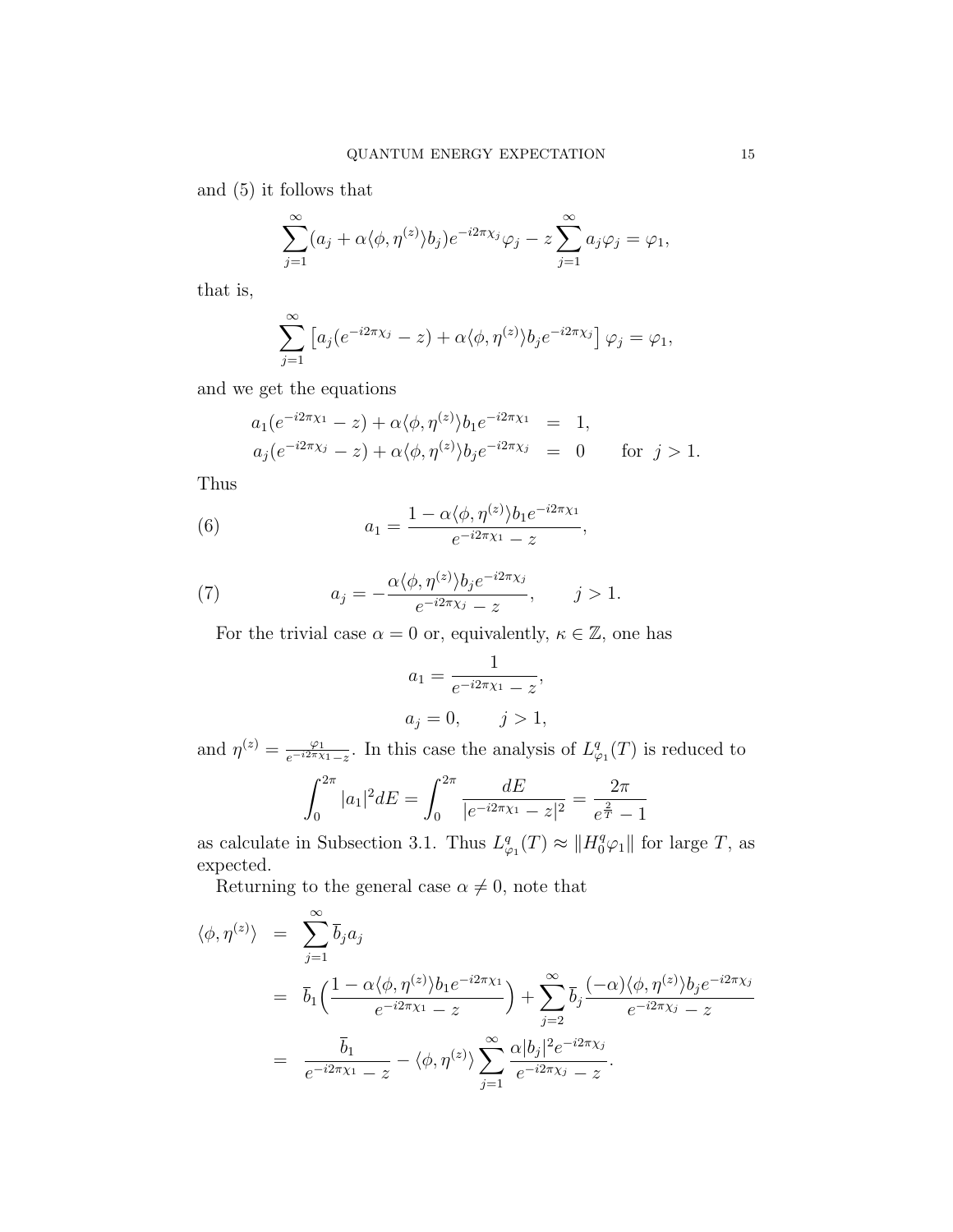So

$$
\langle \phi, \eta^{(z)} \rangle = \frac{\overline{b}_1}{(e^{-i2\pi \chi_1} - z)} \Big[ 1 + \sum_{j=1}^{\infty} \frac{\alpha |b_j|^2 e^{-i2\pi \chi_j}}{e^{-i2\pi \chi_j} - z} \Big]^{-1}.
$$

By denoting

$$
\tau(z) = 1 + \sum_{j=1}^{\infty} \frac{\alpha |b_j|^2 e^{-i2\pi \chi_j}}{e^{-i2\pi \chi_j} - z},
$$

by (6) and (7) we finally obtain the relations

$$
a_1 = \frac{1}{e^{-i2\pi\chi_1} - z} - \frac{\alpha |b_1|^2 e^{-i2\pi\chi_1} \tau(z)^{-1}}{(e^{-i2\pi\chi_1} - z)^2},
$$

$$
a_j = -\frac{\alpha b_j \overline{b}_1 e^{-i2\pi\chi_j} \tau(z)^{-1}}{(e^{-i2\pi\chi_1} - z)(e^{-i2\pi\chi_j} - z)}, \qquad j > 1.
$$

3.3.1. A Harmonic Oscillator. Now we present an application of the above relations to a kicked harmonic oscillator with natural frequency equals to 1; we will write  $L_{\xi}^{q} = L_{\xi}^{H_{0}^{q}}$ .

**Proposition 2.** Let  $H_0$  be a harmonic oscillator hamiltonian with appropriate parameters so that its eigenvalues are integers j,  $j \geq 1$ , and  $U_F = U_0(1 + \alpha P_{\phi})$  as above. Then for any  $\kappa \in \mathbb{R}$  and cyclic vector  $\phi$ for  $H_0$ , there exists  $C > 0$  so that, for T large enough,

$$
L_{\varphi_1}^q(T) \le C,
$$

where  $\varphi_1$  is the harmonic oscillator ground state. Hence we have  $H_0^q$  $\frac{q}{0}$  – dynamical stability.

*Proof.* We use the above notation; note that  $\varphi_1 \in \text{dom } H_0^q$  $Q_0^q, \forall q > 0$  and Theorem 1 can be applied. In this case we have

$$
\tau(z) = 1 + \sum_{j=1}^{\infty} \frac{\alpha |b_j|^2}{1 - z} = 1 + \frac{\alpha}{1 - z} ||\phi||^2 = \frac{1 - z + \alpha}{1 - z},
$$

and so

$$
a_1 = \frac{1}{1-z} - \frac{\alpha |b_1|^2}{(1-z)(e^{-i2\pi\kappa} - z)},
$$

$$
a_j = -\frac{\alpha b_j \bar{b}_1}{(1-z)(e^{-i2\pi\kappa} - z)}, \qquad j > 1.
$$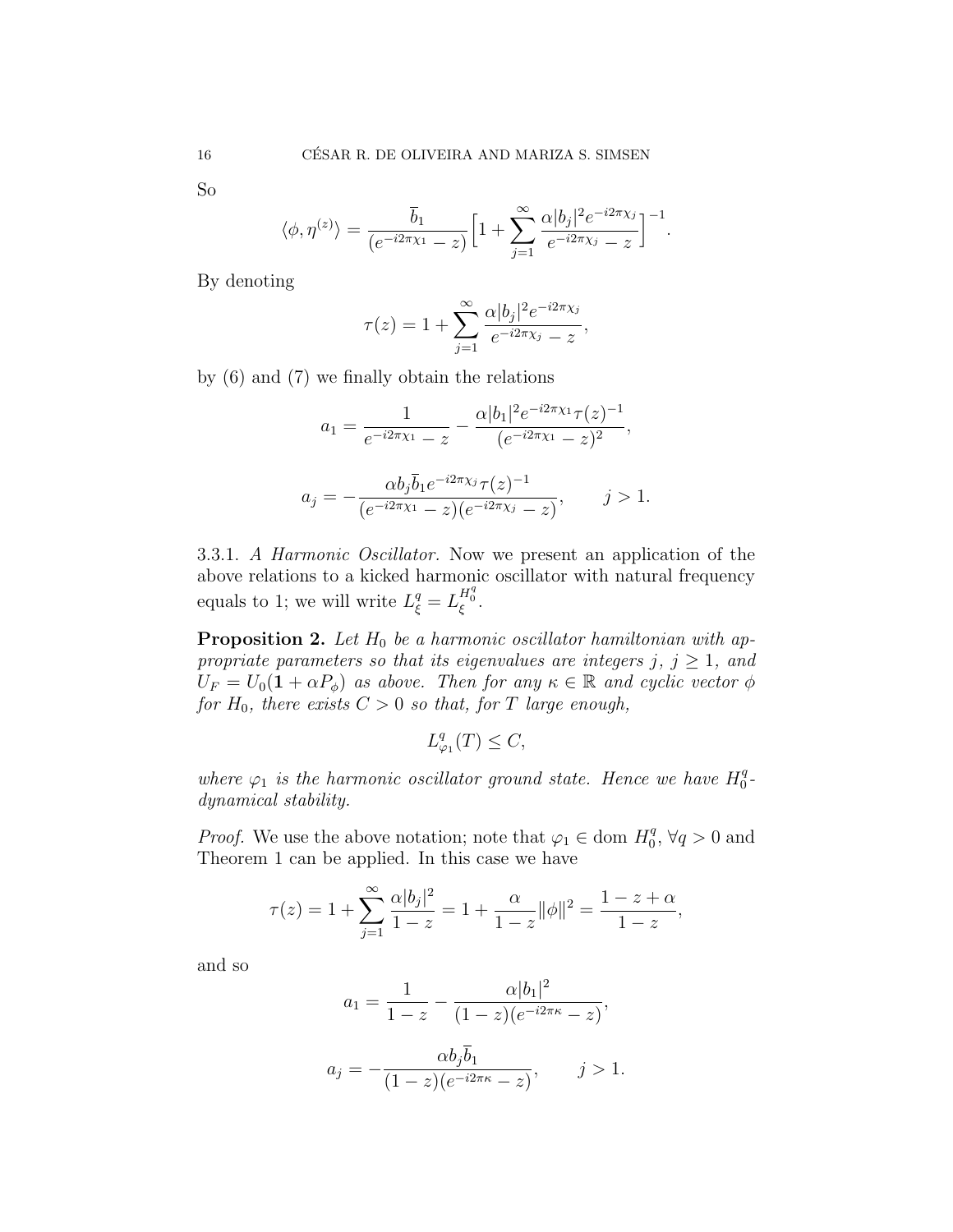Now we evaluate  $I_j := \int_0^{2\pi} |a_j|^2 dE$ . For  $j > 1$  and  $\gamma(E) = e^{iE}$ ,  $0 \leq$  $E \leq 2\pi$ ,

$$
\int_0^{2\pi} |a_j|^2 dE = \int_0^{2\pi} \left| \frac{\alpha b_j \overline{b}_1}{(1-z)(e^{-i2\pi\kappa} - z)} \right|^2 dE
$$
  
\n
$$
= |\alpha|^2 |b_j|^2 |\overline{b}_1|^2 \int_0^{2\pi} \frac{dE}{\left| (1 - e^{-iE}e^{\frac{1}{T}})(e^{-i2\pi\kappa} - e^{-iE}e^{\frac{1}{T}}) \right|^2}
$$
  
\n
$$
= \frac{|\alpha|^2 |b_j|^2 |\overline{b}_1|^2}{ie^{\frac{2}{T}} e^{-i2\pi\kappa}} \int_{\gamma} \frac{w dw}{(w - \beta_1)(w - \beta_2)(w - \beta_3)(w - \beta_4)},
$$

where  $\beta_1 = e^{\frac{1}{T}}, \beta_2 = e^{-\frac{1}{T}}, \beta_3 = e^{\frac{1}{T}}e^{i2\pi\kappa}$  and  $\beta_4 = e^{-\frac{1}{T}}e^{i2\pi\kappa}$ ; only  $\beta_2$ and  $\beta_4$  are poles in the interior of  $\gamma$ . By residue, for  $j > 1$ ,

$$
I_j = \frac{2\pi |\alpha|^2 |b_j|^2 |\bar{b}_1|^2}{e^{\frac{2}{T}} e^{-i2\pi\kappa}} \times \n\left( \frac{\beta_2}{(\beta_2 - \beta_1)(\beta_2 - \beta_3)(\beta_2 - \beta_4)} + \frac{\beta_4}{(\beta_4 - \beta_1)(\beta_4 - \beta_2)(\beta_4 - \beta_3)} \right) \n= \frac{2\pi \alpha |b_j|^2 |\bar{b}_1|^2}{(e^{\frac{2}{T}} - 1)(e^{-i2\pi\kappa} - e^{\frac{2}{T}})} - \frac{2\pi \alpha |b_j|^2 |\bar{b}_1|^2 e^{i2\pi\kappa}}{(e^{\frac{2}{T}} - 1)(e^{i2\pi\kappa} - e^{\frac{2}{T}})} \n= \frac{2\pi \alpha |b_j|^2 |\bar{b}_1|^2}{(e^{\frac{2}{T}} - 1)} \left( \frac{1}{e^{-i2\pi\kappa} - e^{\frac{2}{T}}} - \frac{e^{i2\pi\kappa}}{e^{i2\pi\kappa} - e^{\frac{2}{T}}} \right),
$$

and for  $j = 1$ 

$$
I_{1} = \int_{0}^{2\pi} \left| \frac{1}{1-z} - \frac{\alpha |b_{1}|^{2}}{(1-z)(e^{-i2\pi\kappa} - z)} \right|^{2} dE
$$
  
\n
$$
= \int_{0}^{2\pi} \frac{dE}{(1-z)(1-\overline{z})} - \overline{\alpha}|b_{1}|^{2} \int_{0}^{2\pi} \frac{dE}{(1-z)(1-\overline{z})(e^{i2\pi\kappa} - \overline{z})}
$$
  
\n
$$
-\alpha |b_{1}|^{2} \int_{0}^{2\pi} \frac{dE}{(1-z)(1-\overline{z})(e^{-i2\pi\kappa} - z)}
$$
  
\n
$$
+ |\alpha|^{2} |b_{1}|^{4} \int_{0}^{2\pi} \frac{dE}{(1-z)(1-\overline{z})(e^{-i2\pi\kappa} - z)(e^{i2\pi\kappa} - \overline{z})};
$$

evaluating the integrals we obtain

$$
I_1 = \frac{2\pi}{(e^{\frac{2}{T}} - 1)} - \frac{2\pi |b_1|^2}{(e^{\frac{2}{T}} - 1)} - \frac{2\pi |b_1|^2}{(e^{i2\pi\kappa} - e^{\frac{2}{T}})} - \frac{2\pi\alpha |b_1|^2}{(e^{\frac{2}{T}} - 1)(e^{-i2\pi\kappa} - e^{\frac{2}{T}})} + \frac{2\pi\alpha |b_1|^4}{(e^{\frac{2}{T}} - 1)} \left(\frac{1}{e^{-i2\pi\kappa} - e^{\frac{2}{T}}} - \frac{e^{i2\pi\kappa}}{e^{i2\pi\kappa} - e^{\frac{2}{T}}}\right),
$$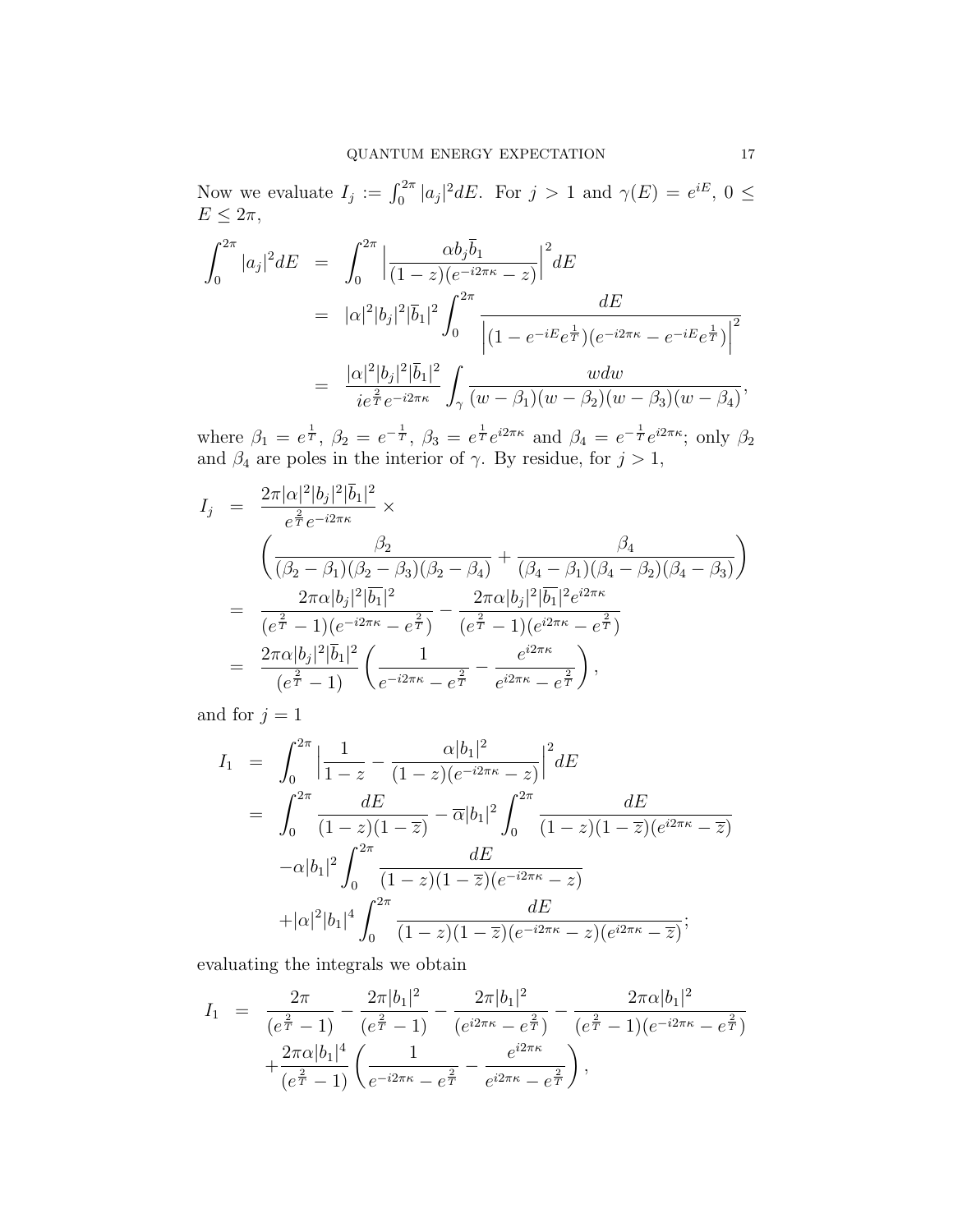and after inserting this in the expression of the average energy we get

$$
L_{\varphi_1}^q(T) = \frac{2}{(1 - e^{-\frac{2}{T}})T} \left( 1 - |b_1|^2 - \frac{\alpha |b_1|^2}{(e^{-i2\pi\kappa} - e^{\frac{2}{T}})} \right)
$$
  

$$
- \frac{2|b_1|^2}{e^{-\frac{2}{T}} (e^{i2\pi\kappa} - e^{\frac{2}{T}})T}
$$
  

$$
+ \frac{2\alpha |b_1|^2}{(1 - e^{-\frac{2}{T}})T} \left( \frac{1}{e^{-i2\pi\kappa} - e^{\frac{2}{T}}} - \frac{e^{i2\pi\kappa}}{e^{i2\pi\kappa} - e^{\frac{2}{T}}} \right) \langle \phi, H_0^q \phi \rangle.
$$

Therefore, for large T there is a constant  $C(\kappa, b_1) > 0$  so that

$$
L^q_{\varphi_1}(T) \le C(\kappa, b_1) \left( 1 + \langle \phi, H_0^q \phi \rangle + \frac{1}{T} \right).
$$

This completes the proof.

For harmonic oscillators with eigenvalues  $\omega j$ ,  $\omega \neq 1$ , the evaluations of the resulting integrals are more intricate and were not carried out.

## 3.4. Kicked Perturbations by a  $V$  in  $L^2(S^1)$ .

### 3.4.1. Kicked Linear Rotor. Consider

$$
H(t) = \omega p + V(x) \sum_{n \in \mathbb{Z}} \delta(t - n2\pi),
$$

where  $p = -i\frac{d}{dx}$ ,  $\omega \in \mathbb{R}$  and  $V \in L^2(S^1)$ . The Hilbert space is  $L^2(S^1)$ ; this model was considered in [4, 10, 11] and references therein. The Floquet operator is

$$
U_F = U_V = e^{-i2\pi\omega p}e^{-iV(x)}.
$$

Denote by  $\varphi_j(x) = e^{ijx}/$  $\sqrt{2\pi}$ ,  $0 \leq x < 2\pi$  and  $j \in \mathbb{Z}$ , be the eigenvectors of  $p^2$  whose eigenvalues are the square of integers  $j^2$ ; all eigenvalues have multiplicity 2 (the corresponding eigenvectors are  $\varphi_j$  and  $\varphi_{-i}$ ), except for the null eigenvalue which is simple.

Consider the case  $\omega = 1$ ; then

$$
((U_F - z)^{-1} \varphi_0)(x) = \frac{1}{\sqrt{2\pi (e^{-iV(x)} - z)}},
$$

and so

$$
G_z^{\varphi_0}(j) = \langle \varphi_j, R_z(U_F)\varphi_0 \rangle = \frac{1}{2\pi} \int_0^{2\pi} \frac{e^{-ijx}}{e^{-iV(x)} - z} dx.
$$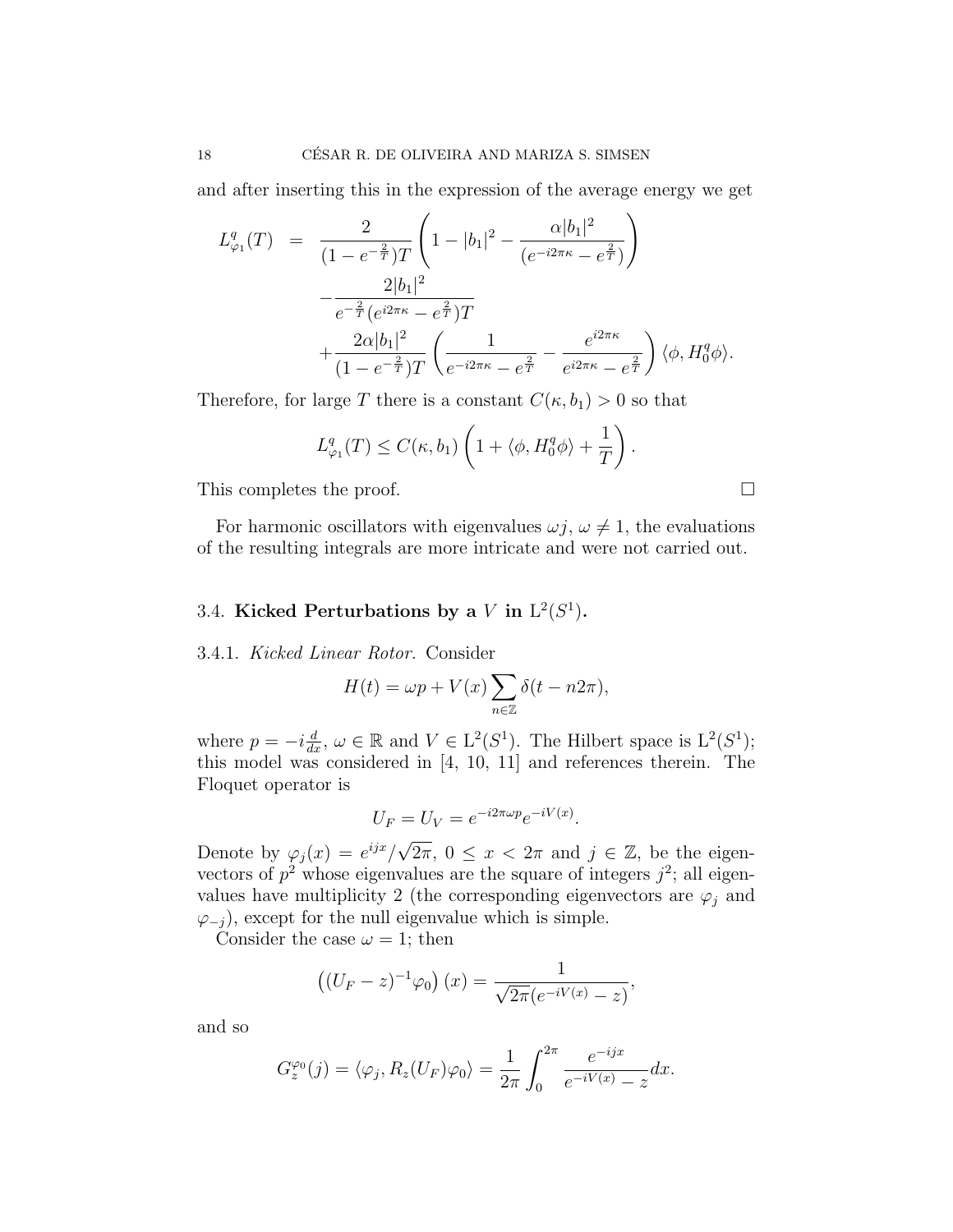Denote  $I_j := \int_0^{2\pi} |G_z^{\varphi_0}(j)|^2 dE$ . It follows that  $I_j =$ 1  $(2\pi)^2$  $\int^{2\pi}$  $\boldsymbol{0}$  $\begin{array}{c} \begin{array}{c} \begin{array}{c} \end{array} \\ \begin{array}{c} \end{array} \end{array} \end{array}$  $\int^{2\pi}$ 0  $e^{-ijx}$  $\frac{e^{-iyx}}{e^{-iV(x)}-z}dx$  $\frac{2}{dE}$ = 1  $(2\pi)^2$  $\int^{2\pi}$ 0  $\int^{2\pi}$ 0  $e^{-ijx}e^{ijy}\int_0^{2\pi}$ 0 dE  $(e^{-iV(x)}-z)(e^{iV(y)}-\overline{z})$  $\setminus$ dxdy.

For  $x, y \in S^1$  fixed denote  $I_{xy} := \int_0^{2\pi}$ dE  $\frac{dE}{(e^{-iV(x)}-z)(e^{iV(y)}-\overline{z})}$ . If  $\gamma(E)=e^{iE},$  $0 \le E \le 2\pi$ , one has

$$
I_{xy} = \int_0^{2\pi} \frac{dE}{(e^{-iV(x)} - e^{-iE}e^{\frac{1}{T}})(e^{iV(y)} - e^{iE}e^{\frac{1}{T}})}
$$
  
= 
$$
\int_0^{2\pi} \frac{dE}{e^{-iE}e^{-iV(x)}(e^{iE} - e^{iV(x)}e^{\frac{1}{T}})e^{\frac{1}{T}}(e^{-\frac{1}{T}}e^{iV(y)} - e^{iE})}
$$
  
= 
$$
-\frac{1}{e^{\frac{1}{T}}e^{-iV(x)}}\frac{1}{i}\int_{\gamma} \frac{dw}{(w - e^{iV(x)}e^{\frac{1}{T}})(w - e^{-\frac{1}{T}}e^{iV(y)})},
$$

and by residues

$$
I_{xy} = -\frac{2\pi}{e^{\frac{1}{T}}e^{-iV(x)}(e^{-\frac{1}{T}}e^{iV(y)} - e^{iV(x)}e^{\frac{1}{T}})} = \frac{2\pi}{(e^{\frac{2}{T}} - e^{-iV(x)}e^{iV(y)})}.
$$

Hence

$$
I_j = \frac{1}{(2\pi)^2} \int_0^{2\pi} \int_0^{2\pi} e^{-ijx} e^{ijy} \frac{2\pi}{(e^{\frac{2}{T}} - e^{-iV(x)}e^{iV(y)})} dx dy
$$
  
\n(8) 
$$
= \frac{1}{2\pi} \int_0^{2\pi} e^{-ijx} \Big( \int_0^{2\pi} \frac{e^{ijy} dy}{(e^{\frac{2}{T}} - e^{-iV(x)}e^{iV(y)})} \Big) dx
$$
  
\n
$$
= \frac{1}{2\pi} \int_0^{2\pi} \frac{e^{-ijx}}{e^{-iV(x)}} \Big( \int_0^{2\pi} \frac{e^{ijy} dy}{(e^{\frac{2}{T}} e^{iV(x)} - e^{iV(y)})} \Big) dx.
$$

The analytical evaluation of these integrals is not a simple task. As an illustration, consider the particular potential  $V(x) = x$ ; since by Cauchy's integral formula

$$
\int_0^{2\pi} \frac{e^{ijy} dy}{(e^{\frac{2}{T}}e^{ix} - e^{iy})} = -\frac{1}{i} \int_{\gamma} \frac{w^{j-1} dw}{(w - e^{\frac{2}{T}}e^{ix})} = 0, \text{ if } j \ge 1,
$$

and by residue theorem

$$
\int_0^{2\pi} \frac{e^{ijy} dy}{(e^{\frac{2}{T}}e^{ix} - e^{iy})} = -\frac{1}{i} \int_{\gamma} \frac{dw}{w^{1-j}(w - e^{\frac{2}{T}}e^{ix})} = \frac{2\pi}{(e^{\frac{2}{T}}e^{ix})^{1-j}}, \text{ if } j \le 0,
$$
 it is found that

$$
I_j = 0 \qquad \text{if } j \ge 1
$$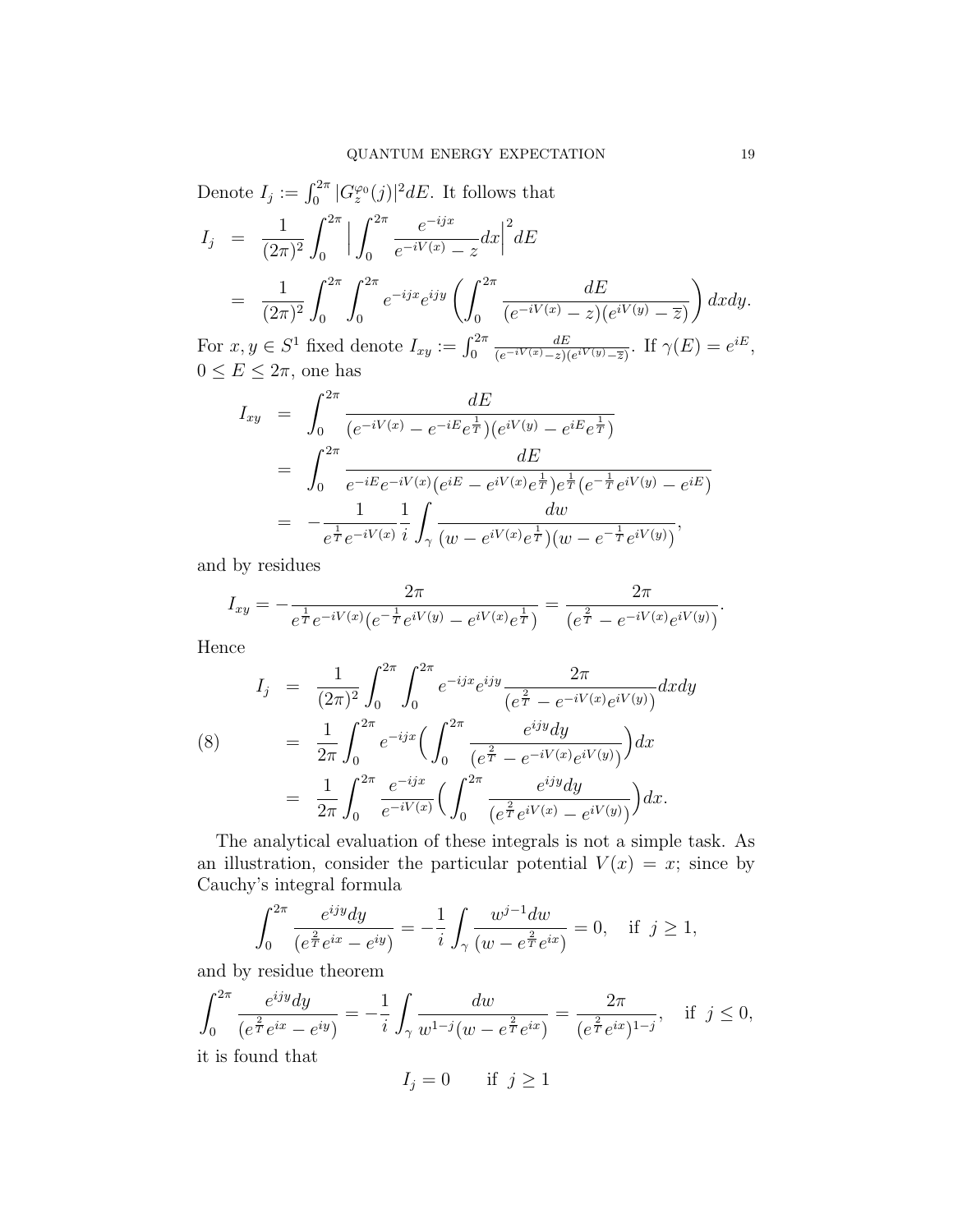and

$$
I_j = \frac{1}{2\pi} \int_0^{2\pi} \frac{e^{-ijx}}{e^{-ix}} \frac{2\pi}{(e^{\frac{2}{T}} e^{ix})^{1-j}} dx = \frac{1}{e^{\frac{2}{T}(1-j)}} \int_0^{2\pi} dx = \frac{2\pi}{e^{\frac{2}{T}(1-j)}}, \quad \text{if } j \le 0.
$$

Therefore, by (3) it follows that for any  $q > 0$ 

$$
L_{\varphi_0}^{p^{2q}}(T) \ge \frac{1}{\pi e^{-\frac{2}{T}}} \frac{1}{T} \sum_{j=1}^{\infty} j^{2q} I_{-j} = \frac{2}{T} \sum_{j=1}^{\infty} j^{2q} e^{-\frac{2}{T}j}
$$

and we conclude that (see the Appendix)

$$
L_{\varphi_0}^{p^{2q}}(m) \geq \text{cte } m^{2q}
$$

and also that the sequence  $m \mapsto \langle U_F^m \varphi_0, p^{2q} U_F^m \varphi_0 \rangle$  is unbounded. This behavior is expected since the spectrum of  $U_F$  is absolutely continuous in this case [4], but here we got the result explicitly without passing through spectral arguments, although in a rather involved way; indeed, a much simpler derivation is possible by direct calculating  $U_F^m \varphi_0$  and the corresponding expectation values.

For  $V(x) = kx$  with integer  $k \geq 2$ , similar results are obtained, that is

$$
I_j = \begin{cases} 0 & \text{if } j = lk, \ l \ge 1\\ \frac{2\pi}{e^{2/T}(1-l)} & \text{if } j = lk, \ l \le 0 \end{cases}
$$

and so

$$
L_{\varphi_0}^{p^{2q}}(T)\geq \frac{2k^{2q}}{T}\sum_{l=1}^\infty l^{2q}e^{-\frac{2}{T}l}.
$$

Therefore, we have the following lower bound for the Laplace average

$$
L_{\varphi_0}^{p^{2q}}(m) \ge C(k, q) m^{2q}
$$

(see Appendix). The same is valid if  $V(x) = kx$  with k denoting any negative integer number.

3.4.2. Power Kicked Systems. Due to the difficulty in evaluating the integrals in (8), in order to estimate  $L_{\infty}^{p^{2q}}$  $\varphi_0^{p^{2q}}(T)$  in some situations we take an alternative way.

Consider the Kicked models in  $L^2(S^1)$  with Floquet operator

(9) 
$$
U_F = U_V = e^{-i2\pi\omega f(p)}e^{-iV(x)},
$$

corresponding to the hamiltonian

$$
H(t) = \omega f(p) + V(x) \sum_{n \in \mathbb{Z}} \delta(t - 2\pi n),
$$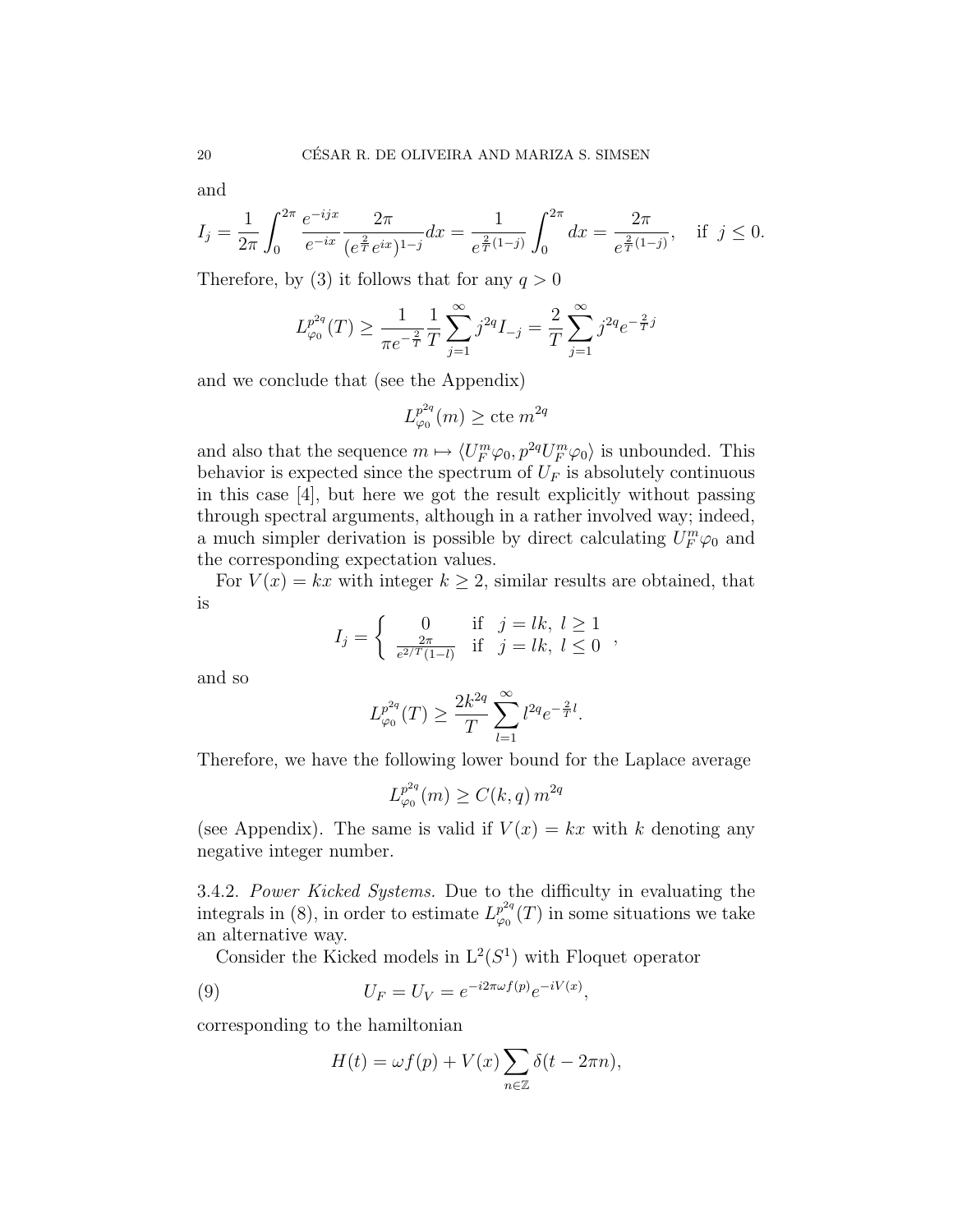with  $p, V, \varphi_j$  as before and  $f(p) = p^N$  for some  $N \in \mathbb{N}$ . Let  $\mathcal{F}$ :  $L^2(S^1) \to l^2(\mathbb{Z})$  be the Fourier transform. Then  $\mathcal{F}U_V\mathcal{F}^{-1}: l^2(\mathbb{Z}) \to$  $l^2(\mathbb{Z})$  and

$$
\mathcal{F}U_V\mathcal{F}^{-1} = \mathcal{F}e^{-i2\pi\omega f(p)}e^{-iV(x)}\mathcal{F}^{-1} = \mathcal{F}e^{-i2\pi\omega f(p)}\mathcal{F}^{-1}\mathcal{F}e^{-iV(x)}\mathcal{F}^{-1}
$$

where  $\mathcal{F}e^{-i2\pi\omega f(p)}\mathcal{F}^{-1}$  is represented by a diagonal matrix D whose elements are

$$
D(m, n) = e^{-i2\pi\omega f(n)} \delta_{mn},
$$

and  $\mathcal{F}e^{-iV(x)}\mathcal{F}^{-1}$  is represented by a matrix W whose elements are

$$
W(m, n) = (\mathcal{F}\rho)(m - n) = \hat{\rho}(m - n),
$$

where  $\rho(x) = \frac{1}{\sqrt{2}}$  $\frac{1}{2\pi}e^{-iV(x)}$ . Denote  $B=DW$ ; so

$$
B(m, n) = e^{-i2\pi\omega f(n)}\hat{\rho}(m - n)
$$

and

$$
(10) \t\t\t U_V = \mathcal{F}^{-1}B\mathcal{F}.
$$

Put  $\eta^{(z)} = R_z(U_V)\varphi_0$ ; then

$$
U_V \eta^{(z)} - z \eta^{(z)} = \varphi_0,
$$

and using (10) we obtain

$$
B\mathcal{F}\eta^{(z)} - z\mathcal{F}\eta^{(z)} = \mathcal{F}\varphi_0.
$$

Thus, for each  $n \in \mathbb{Z}$ ,

$$
(B\mathcal{F}\eta^{(z)})(n) - (z\mathcal{F}\eta^{(z)})(n) = (\mathcal{F}\varphi_0)(n),
$$

so that

(11) 
$$
e^{-i2\pi\omega f(n)} \sum_{j\in\mathbb{Z}} \hat{\rho}(n-j) G_z^{\varphi_0}(j) - z G_z^{\varphi_0}(n) = \delta_{n0}.
$$

Tridiagonal Case In order to deal with the above equations, we try to simplify them by supposing that V is such that  $\hat{\rho}(m - n) = 0$  if  $|m - n| > 1$ . Then, for each  $n \in \mathbb{Z}$  fixed (11) becomes

(12) 
$$
e^{-i2\pi\omega f(n)} \sum_{|n-j| \le 1} \hat{\rho}(n-j) G_z^{\varphi_0}(j) - z G_z^{\varphi_0}(n) = \delta_{n0}
$$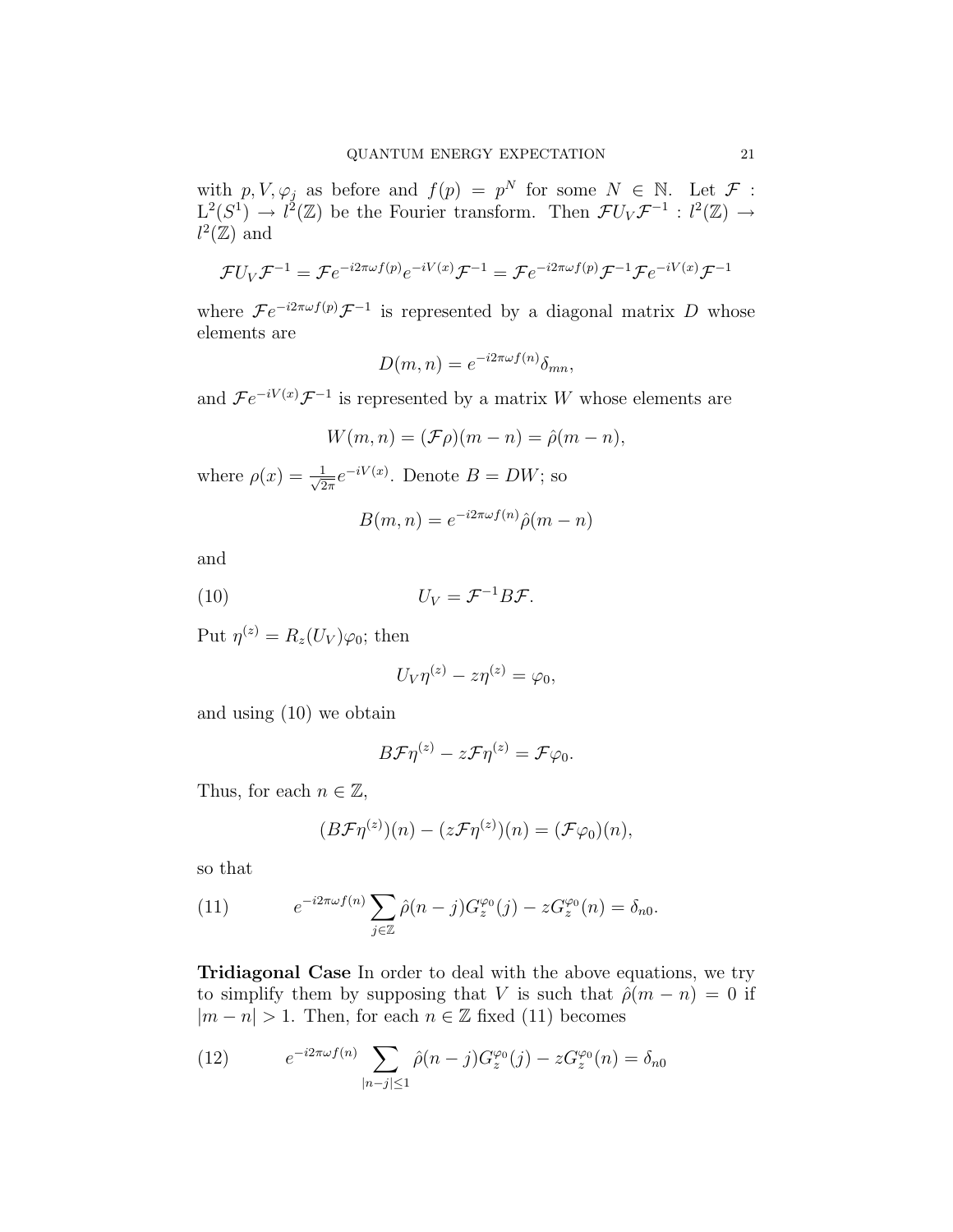and  $\mathcal{F}^{-1}U_V\mathcal{F}=B$  is tridiagonal and has the structure

$$
B = \begin{pmatrix} \ddots & & & & \\ & g(-1)\hat{\rho}(0) & g(-1)\hat{\rho}(-1) & & \\ & \hat{\rho}(1) & & \hat{\rho}(0) & & \hat{\rho}(-1) & \\ & & g(1)\hat{\rho}(1) & g(1)\hat{\rho}(0) & g(1)\hat{\rho}(-1) & \\ & & g(2)\hat{\rho}(1) & g(2)\hat{\rho}(0) & \\ & & & & & \ddots \end{pmatrix}
$$

where  $g(n) = e^{-i2\pi\omega f(n)}$ .

Now, a tridiagonal unitary operator U on  $l^2(\mathbb{Z})$  is either unitarily equivalent to a (bilateral) shift operator, or it is an infinite direct sum of  $2 \times 2$  and  $1 \times 1$  unitary matrices, as shown in Lemma 3.1 of [6]. For proving this result it was only used that U is unitary and  $Ue_k =$  $\alpha_k e_{k-1} + \beta_k e_k + \gamma_k e_{k+1}$ , where  $\{e_k\}$  is the canonical basis of  $l^2(\mathbb{Z})$ , that is,

$$
U = \begin{pmatrix} \cdots & \alpha_{k-1} & & & \\ & \beta_{k-1} & \alpha_k & & \\ & \gamma_{k-1} & \beta_k & \alpha_{k+1} & \\ & & \gamma_k & \beta_{k+1} & \\ & & & & \gamma_{k+1} & \cdots \end{pmatrix}
$$

It then follows that for all  $k \in \mathbb{Z}$ 

$$
|\alpha_k|^2 + |\beta_k|^2 + |\gamma_k|^2 = 1,
$$
  

$$
\gamma_{k-1}\overline{\beta_{k-1}} + \beta_k \overline{\alpha_k} = 0,
$$
  

$$
\alpha_k \overline{\gamma_k} = 0.
$$

Applying these relations to  $B = \mathcal{F}^{-1}U_V\mathcal{F}$  we obtain

- If  $\hat{\rho}(-1) \neq 0$  then  $\hat{\rho}(1) = \hat{\rho}(0) = 0$  and  $|\hat{\rho}(-1)| = 1$ .
- If  $\hat{\rho}(1) \neq 0$  then  $\hat{\rho}(-1) = \hat{\rho}(0) = 0$  and  $|\hat{\rho}(1)| = 1$ .
- If  $\hat{\rho}(0) \neq 0$  then  $\hat{\rho}(1) = \hat{\rho}(-1) = 0$  and  $|\hat{\rho}(0)| = 1$ .

The next step is to investigate these cases. If  $\hat{\rho}(0) \neq 0$  it reduces to the autonomous case  $H(t) = H_0$  previously considered.

The cases  $\hat{\rho}(-1) \neq 0$  and  $\hat{\rho}(1) \neq 0$  are similar, so we only discuss that  $\hat{\rho}(1) \neq 0$ . For  $n \in \mathbb{Z}$  fixed, equation (12) takes the form

(13) 
$$
e^{-i2\pi\omega f(n)}\hat{\rho}(1)G_z^{\varphi_0}(n-1) - zG_z^{\varphi_0}(n) = \delta_{n0},
$$

so we can write  $G_z^{\varphi_0}(n)$  in terms of  $G_z^{\varphi_0}(0)$  and  $G_z^{\varphi_0}(-1)$  for all  $n \in \mathbb{Z}$ . More precisely

$$
G_z^{\varphi_0}(n) = \frac{e^{-i2\pi\omega(f(n) + \dots + f(1))}\hat{\rho}(1)^n}{z^n} G_z^{\varphi_0}(0) \qquad n \ge 1,
$$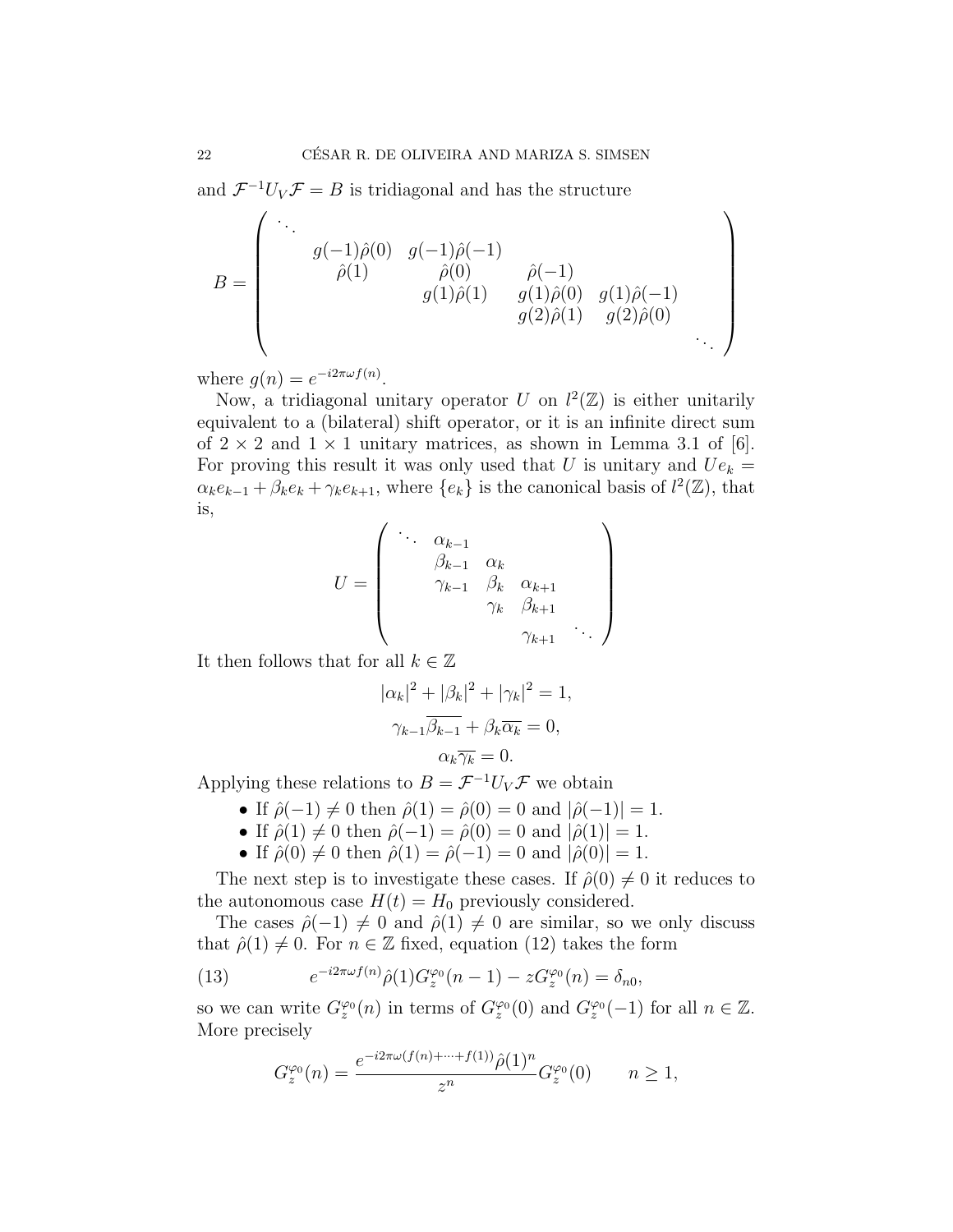$$
G_z^{\varphi_0}(-n) = \frac{z^{n-1}}{e^{-i2\pi\omega(f(-n+1)+\cdots+f(-1))}\hat{\rho}(1)^{n-1}}G_z^{\varphi_0}(-1) \qquad n \ge 2;
$$

moreover, for  $n = 0$  in (13) we obtain  $\hat{\rho}(1)G_z^{\varphi_0}(-1) - zG_z^{\varphi_0}(0) = 1$ , so for  $z = e^{-iE}e^{1/T}$  and  $T > 1$ 

$$
1 \leq |G_z^{\varphi_0}(-1)| + |z||G_z^{\varphi_0}(0)|
$$
  
= |G\_z^{\varphi\_0}(-1)| + e^{1/T}|G\_z^{\varphi\_0}(0)|  

$$
\leq e(|G_z^{\varphi_0}(-1)| + |G_z^{\varphi_0}(0)|),
$$

and there exists  $d > 0$  so that

$$
|G_z^{\varphi_0}(-1)|^2 + |G_z^{\varphi_0}(0)| \ge d > 0.
$$

Therefore, by (3), for  $T > 1$  one has

$$
L_{\varphi_0}^{p^{2q}}(T) \geq \frac{1}{\pi e^{-\frac{2}{T}}} \frac{1}{T} \sum_{n=1}^{\infty} n^{2q} \left( \int_0^{2\pi} |G_z^{\varphi_0}(n)|^2 dE + \int_0^{2\pi} |G_z^{\varphi_0}(-n)|^2 dE \right)
$$
  
\n
$$
= \frac{1}{\pi e^{-\frac{2}{T}}} \frac{1}{T} \sum_{n=1}^{\infty} n^{2q} \left( \frac{1}{e^{\frac{2n}{T}}} \int_0^{2\pi} |G_z^{\varphi_0}(0)|^2 dE + e^{\frac{2(n-1)}{T}} \int_0^{2\pi} |G_z^{\varphi_0}(-1)|^2 dE \right)
$$
  
\n
$$
\geq \frac{1}{\pi e^{-\frac{2}{T}}} \frac{1}{T} \sum_{n=1}^{\infty} n^{2q} e^{-\frac{2n}{T}} \int_0^{2\pi} (|G_z^{\varphi_0}(0)|^2 + |G_z^{\varphi_0}(-1)|^2) dE
$$
  
\n
$$
\geq d \frac{2}{T} \sum_{n=0}^{\infty} (n+1)^{2q} e^{-\frac{2n}{T}},
$$

so that, by the discussion at the end of the Appendix,

$$
L_{\varphi_0}^{p^{2q}}(m) \ge C(m+1)^{2q}
$$

and  $\langle U_V^m \varphi_0, p^{2q} U_V^m \varphi_0 \rangle$  is unbounded. Hence we have instability.

**Pentadiagonal Case** Suppose now that V is such that  $\hat{\rho}(m - n) = 0$ if  $|m - n| > 2$ . Then for each  $n \in \mathbb{Z}$  fixed, equation (11) becomes

(14) 
$$
e^{-i2\pi\omega f(n)} \sum_{|n-j|\leq 2} \hat{\rho}(n-j) G_z^{\varphi_0}(j) - z G_z^{\varphi_0}(n) = \delta_{n0},
$$

and  $\mathcal{F}^{-1}U_V\mathcal{F}$  is pentadiagonal and has a structure similar to the corresponding operator in the previous case, just adding the elements whose distance to the diagonal is 2. The elements in the new upper diagonal are  $e^{-i2\pi\omega f(n)}\hat{\rho}(-2)$ , and the new lower diagonal are  $e^{-i2\pi\omega f(n)}\hat{\rho}(2)$ .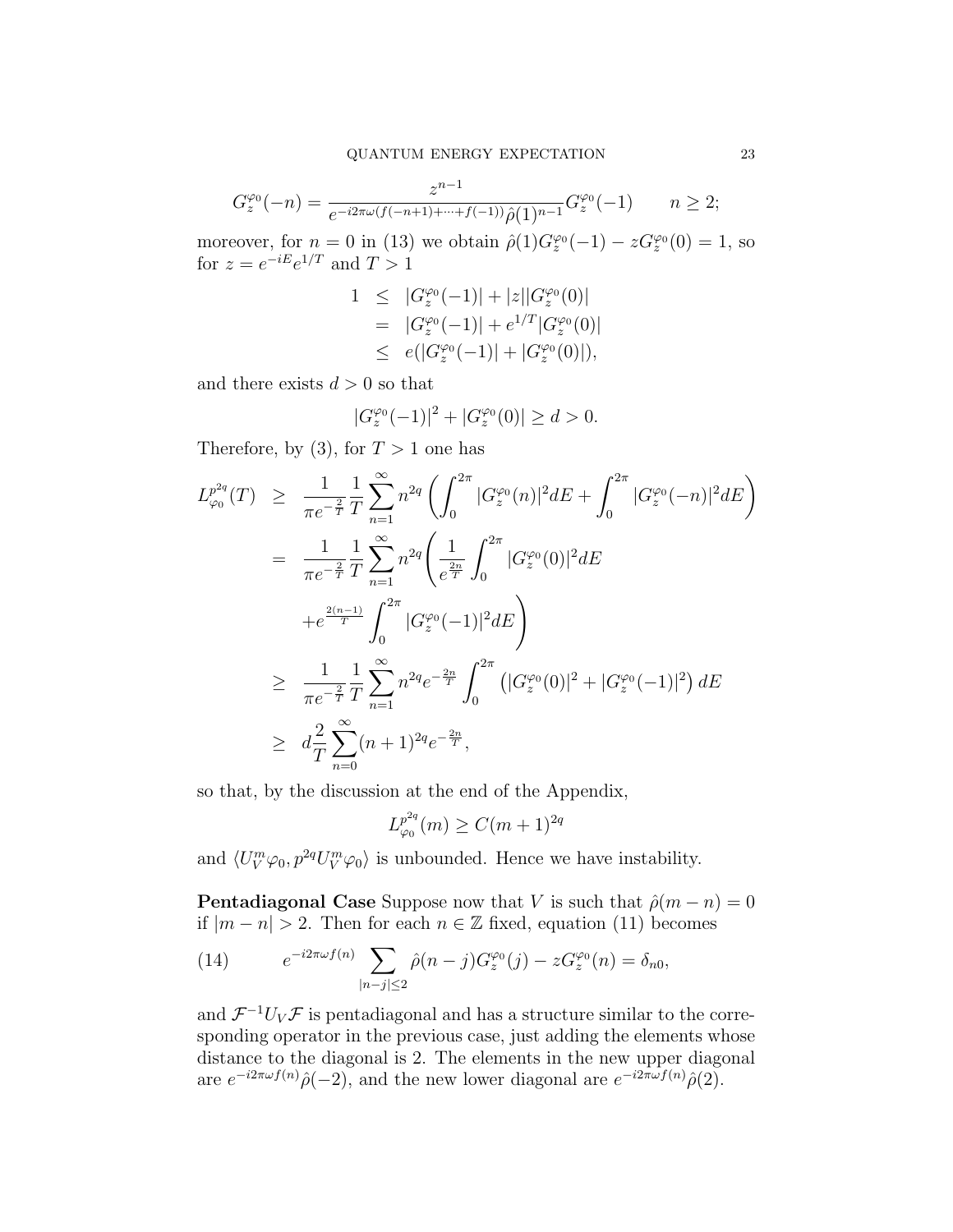For not repeating the tridiagonal case we suppose that either  $\hat{\rho}(2)$  or  $\hat{\rho}(-2)$  is different from zero. If U is a pentadiagonal unitary operator in  $l^2(\mathbb{Z})$ , that is,  $U e_k = \zeta_k e_{k-2} + \alpha_k e_{k-1} + \beta_k e_k + \gamma_k e_{k+1} + \theta_k e_{k+2}$ , one gets the matrix representation

$$
U = \begin{pmatrix} \ddots & & & & & \\ & \beta_{k-2} & \alpha_{k-1} & \zeta_k & & & \\ & \gamma_{k-2} & \beta_{k-1} & \alpha_k & \zeta_{k+1} & & \\ & \theta_{k-2} & \gamma_{k-1} & \beta_k & \alpha_{k+1} & \zeta_{k+2} & \\ & & \theta_{k-1} & \gamma_k & \beta_{k+1} & \alpha_{k+2} & \\ & & & \theta_k & \gamma_{k+1} & \beta_{k+2} & \\ & & & & & & \ddots \end{pmatrix}.
$$

From this we obtain the following relations, for each  $k \in \mathbb{Z}$ ,

$$
|\zeta_k|^2 + |\alpha_k|^2 + |\beta_k|^2 + |\gamma_k|^2 + |\theta_k|^2 = 1
$$
  

$$
\overline{\zeta_k} \alpha_{k-1} + \overline{\alpha_k} \beta_{k-1} + \overline{\beta_k} \gamma_{k-1} + \overline{\gamma_k} \theta_{k-1} = 0
$$
  

$$
\overline{\beta_{k-1}} \theta_{k-1} + \overline{\alpha_k} \gamma_k + \overline{\zeta_{k+1}} \beta_{k+1} = 0
$$
  

$$
\overline{\alpha_{k-1}} \theta_{k-1} + \overline{\zeta_k} \gamma_k = 0
$$
  

$$
\overline{\zeta_k} \theta_k = 0.
$$

Suppose that  $\hat{\rho}(2) \neq 0$ . The case  $\hat{\rho}(-2) \neq 0$  is similar. Then by the above relations we obtain  $\hat{\rho}(-2) = \hat{\rho}(-1) = \hat{\rho}(0) = \hat{\rho}(1) = 0$ , and so (14) becomes

$$
e^{-i2\pi\omega f(n)}\hat{\rho}(2)G_z^{\varphi_0}(n-2) - zG_z^{\varphi_0}(n) = \delta_{n0}.
$$

For  $n = 0$  one gets  $\hat{\rho}(2)G_z^{\varphi_0}(-2) - zG_z^{\varphi_0}(0) = 1$  and analogously to the previous case

$$
|G_z^{\varphi_0}(-2)|^2 + |G_z^{\varphi_0}(0)|^2 \ge d > 0,
$$

with  $z = e^{-iE}e^{1/T}$  and  $T > 1$ . Since for  $n \ge 1$ 

$$
G_z^{\varphi_0}(2n) = \frac{e^{-i2\pi\omega(f(2n)+f(2n-2)+\cdots+f(2))}\hat{\rho}(2)^n}{z^n}G_z^{\varphi_0}(0),
$$

$$
G_z^{\varphi_0}(-2n) = \frac{z^{n-1} G_z^{\varphi_0}(-2)}{\hat{\rho}(2)^{n-1} e^{-i2\pi\omega(f(-2(n-1))+\cdots+f(-2))}},
$$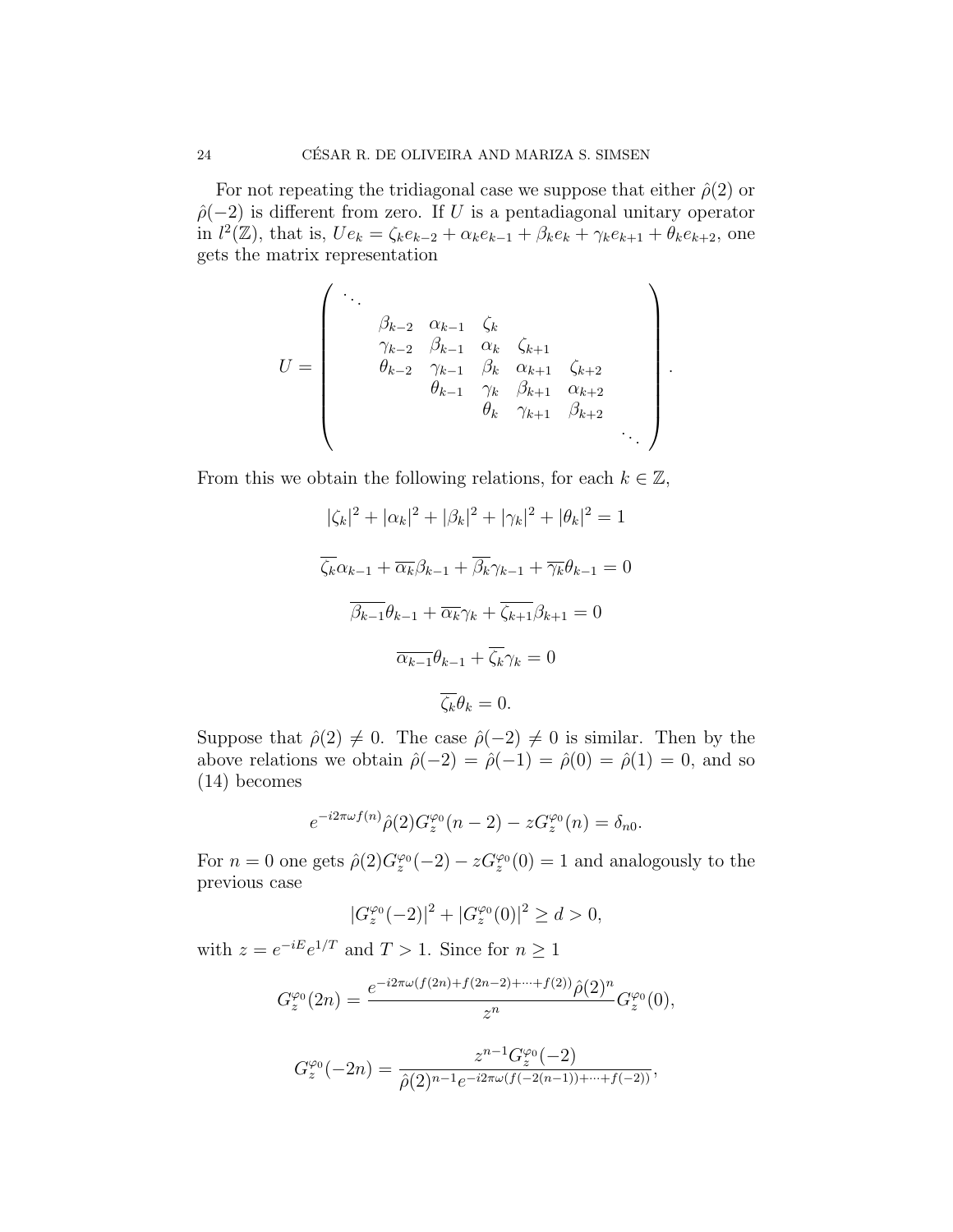we obtain

$$
L_{\varphi_0}^{p_{2q}}(T) \geq \frac{1}{\pi e^{-\frac{2}{T}}} \frac{1}{T} \sum_{n=1}^{\infty} (2n)^{2q} \left( \int_0^{2\pi} |G_z^{\varphi_0}(2n)|^2 dE + \int_0^{2\pi} |G_z^{\varphi_0}(-2n)|^2 dE \right)
$$
  
\n
$$
= \frac{1}{\pi e^{-\frac{2}{T}}} \frac{1}{T} \sum_{n=1}^{\infty} (2n)^{2q} \left( \frac{1}{e^{\frac{2n}{T}}} \int_0^{2\pi} |G_z^{\varphi_0}(0)|^2 dE + e^{\frac{2(n-1)}{T}} \int_0^{2\pi} |G_z^{\varphi_0}(-2)|^2 dE \right)
$$
  
\n
$$
\geq \frac{1}{\pi e^{-\frac{2}{T}}} \frac{1}{T} \sum_{n=1}^{\infty} (2n)^{2q} e^{-\frac{2n}{T}} \int_0^{2\pi} (|G_z^{\varphi_0}(0)|^2 + |G_z^{\varphi_0}(-2)|^2) dE
$$
  
\n
$$
\geq d \frac{2}{m} \sum_{n=0}^{\infty} (2(n+1))^{2q} e^{-\frac{2n}{T}},
$$

hence

$$
L_{\varphi_0}^{p^{2q}}(T) \ge C(2(m+1))^{2q},
$$

and  $\langle U_V^m \varphi_0, p^{2q} U_V^m \varphi_0 \rangle$  is unbounded.

N-diagonal Case If V satisfies  $\hat{\rho}(m - n) = 0$  for  $|m - n| > N$ , we suppose that either  $\hat{\rho}(N)$  or  $\hat{\rho}(-N)$  is different from zero. In case  $\hat{\rho}(N) \neq 0$ , by unitarity and the structure of  $\mathcal{F}^{-1}U_V\mathcal{F}$  we obtain that  $\hat{\rho}(N-1) = \cdots \hat{\rho}(0) = \hat{\rho}(-1) = \cdots = \hat{\rho}(-N) = 0$ , thus (11) becomes, for each  $n \in \mathbb{Z}$ ,

$$
e^{-i2\pi\omega f(n)}\hat{\rho}(N)G_z^{\varphi_0}(n-N) - zG_z^{\varphi_0}(n) = \delta_{n0},
$$

and so

$$
|G_z^{\varphi_0}(-N)|^2 + |G_z^{\varphi_0}(0)|^2 \ge d > 0,
$$

with 
$$
z = e^{-iE}e^{1/T}
$$
,  $T > 1$ . Moreover, for  $n \ge 1$   

$$
G_z^{\varphi_0}(nN) = \frac{e^{-i2\pi\omega(f(nN) + f((n-1)N) + \dots + f(N))}\hat{\rho}(N)^n}{z^n}G_z^{\varphi_0}(0)
$$

and

$$
G_z^{\varphi_0}(-nN) = \frac{z^{n-1}G_z^{\varphi_0}(-N)}{\hat{\rho}(N)^{n-1}e^{-i2\pi\omega(f(-N(n-1))+\cdots+f(-N))}}.
$$

Similarly to the previous cases we conclude that

$$
L_{\varphi_0}^{p^{2q}}(T) \geq d \frac{2}{T} \sum_{n=0}^{\infty} (N(n+1))^{2q} e^{-\frac{2n}{T}}.
$$

Therefore we can stated the following result: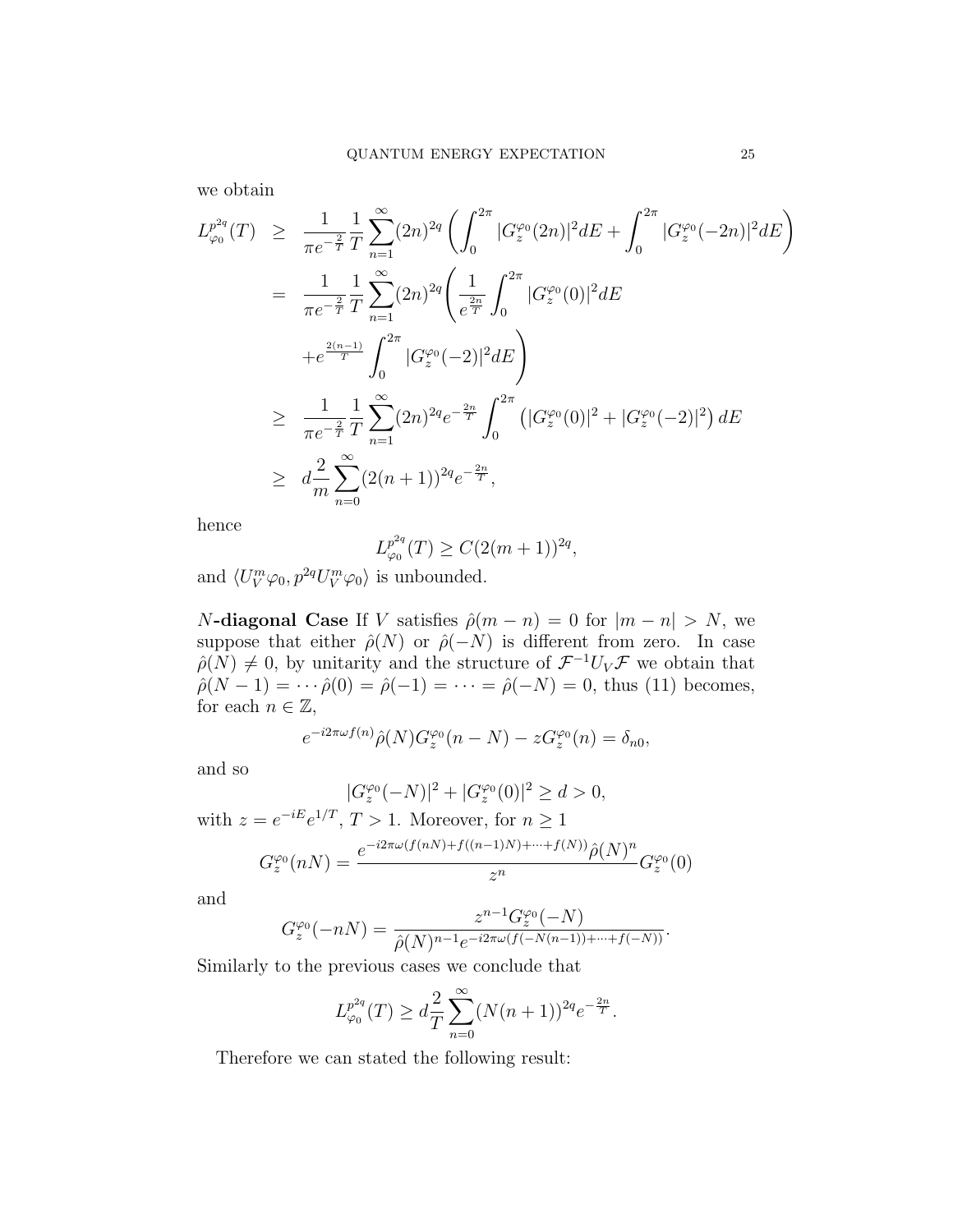**Theorem 3.** For Kicked systems in  $L^2(S^1)$  with

$$
U_V = e^{-i2\pi\omega f(p)}e^{-iV(x)}
$$

as in (9), we obtain that  $\mathcal{F}U_V\mathcal{F}^{-1}: l^2(\mathbb{Z}) \to l^2(\mathbb{Z})$  is represented by the matrix B with elements  $B(m, n) = e^{-i2\pi\omega f(n)} \hat{\rho}(m - n)$ , where  $\rho(x) =$  $(2\pi)^{-\frac{1}{2}}e^{-iV(x)}$ . If V satisfies  $\hat{\rho}(m-n) = 0$  for  $|m-n| > N \in \mathbb{N}^*$  and either  $\hat{\rho}(N)$  or  $\hat{\rho}(-N)$  is different from zero, then  $V(x) = \pm Nx + \theta$ , for some  $\theta \in \mathbb{R}$ , and  $\mathcal{F}U_V\mathcal{F}^{-1}$  is unitarily equivalent to  $T^N$  (the Nth power of  $T$ ) where  $T$  is the bilateral shift. Furthermore,

$$
L_{\varphi_0}^{p^{2q}}(T) \geq d \frac{2}{T} \sum_{n=0}^{\infty} (N(n+1))^{2q} e^{-\frac{2n}{T}}.
$$

*Proof.* It is enough to prove that  $\mathcal{F}U_V\mathcal{F}^{-1}$  is unitarily equivalent to  $T^N$ . Suppose that  $\hat{\rho}(N) \neq 0$  (the case for  $\hat{\rho}(-N) \neq 0$  is similar); then by the above discussion we obtain

$$
B(m,n) = \begin{cases} 0 & \text{if } m \neq n+N \\ e^{-i2\pi\omega f(n)}\hat{\rho}(N) & \text{if } m = n+N \end{cases}
$$

that is,  $Be_n = e^{-i2\pi\omega f(n)}\hat{\rho}(N)e_{n+N}$  where  $\{e_n\}$  is the canonical basis of  $l^2(\mathbb{Z})$ . Since  $|\hat{\rho}(N)| = 1$ , write  $\hat{\rho}(N) = e^{-i\theta}$ . Let W be the unitary operator defined by

$$
We_n = e^{i\vartheta_n} e_n, \qquad n \in \mathbb{Z},
$$

where  $\vartheta_n$  are elements in  $[0, 2\pi)$ . If  $\vartheta_n$  satisfies for all  $n \in \mathbb{Z}$ 

(15) 
$$
\vartheta_{n+N} - \vartheta_n = 2\pi\omega f(n) + \theta,
$$

it follows that  $W^{-1}BW = T^N$ . (15) is satisfied taking, for example,  $\vartheta_0 = \vartheta_1 = \cdots = \vartheta_{N-1} = 0$  and the another  $\vartheta_n$  obeying (15).

Although Theorem 3 gives a nice illustration of the potential applications of our expression for the Laplace average, since it is one of the few instances that such average can be explicitly estimated from below, again it can be derived by more direct methods and one can also conclude [4] that the spectrum of the corresponding Floquet operators are absolutely continuous.

### 4. Conclusions

Although most of our applications of Theorem 1 give expected results (sometimes known results that can be derived in simpler ways), we believe that that formula is interesting and has a potential to be applied to more sophisticated models as the Fermi accelerator. The difficulty is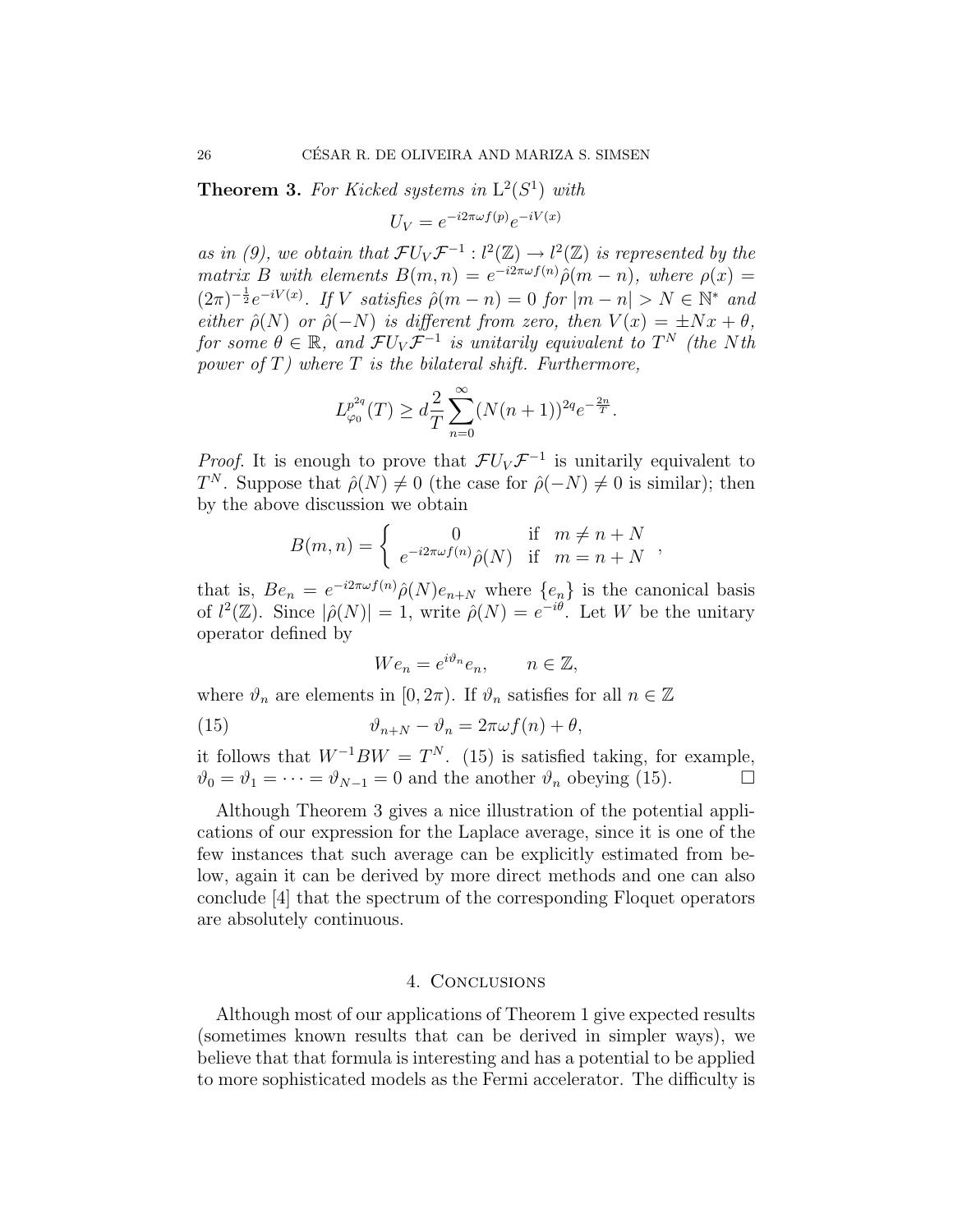to get expressions or estimates for the Green functions, since calculating the resolvent of an operator is not always an easy task; sometimes we have the expressions for resolvent operators (e.g., for kicked systems) but the resulting integrals can be too involved. We have not tried any numerical approach to formula (2), which might be useful for some specific models.

In the case of one-dimensional discrete Schrödinger operators, where the hamiltonian is  $H_V: l^2(\mathbb{Z}) \to l^2(\mathbb{Z})$  defined by

$$
(H_V\xi)(n) = \xi(n+1) + \xi(n-1) + V(n)\xi(n),
$$

V a bounded sequence, a similar formula can be handled in some cases by relating the resolvent  $R_{E+\frac{i}{T}}(H_V)$  to transfer matrices. Then adequate upper bounds of such transfer matrices, on some set of energies E, result in lower estimates for the corresponding Green functions and then transport properties are obtained for interesting models (see [9] and references therein).

In [6] a class of Floquet operators displaying a pentadiagonal structure was introduced; for these models there is a transfer matrix formalism. However, such transfer matrices are too complicated and analytical estimates seem far from trivial.

Anyway, the technique here is quite general, it asks no particular regularity of the time-dependence and can be virtually applied to any time-periodic system as soon as the time evolution is well posed. As already said, the chief difficulty is related to suitable bounds of matrix elements of the resolvents of unitary (Floquet) operators, a task harder than we initially envisaged. Herein we put forward for consideration the challenge of getting additional applications for the formula (2) deduced for the Laplace averages, including an application of Theorem 2 to physical models. It is also worth mentioning the question left open in Lemma 1, that is, is it true that  $\beta_e^- = \beta_d^ \frac{1}{d}$ ?

## Appendix: Laplace Transform of Sequences

Let  $a = (a_n)_{n \in \mathbb{N}}$  be a sequence of positive real numbers. The Laplace transform of a, denoted by  $f_a$ , is the function defined by

(16) 
$$
f_a(s) = \sum_{n=0}^{\infty} e^{-sn} a(n),
$$

for s in a subset of R. It will also be denoted by  $f_a(s) = \mathcal{L}(a)$ .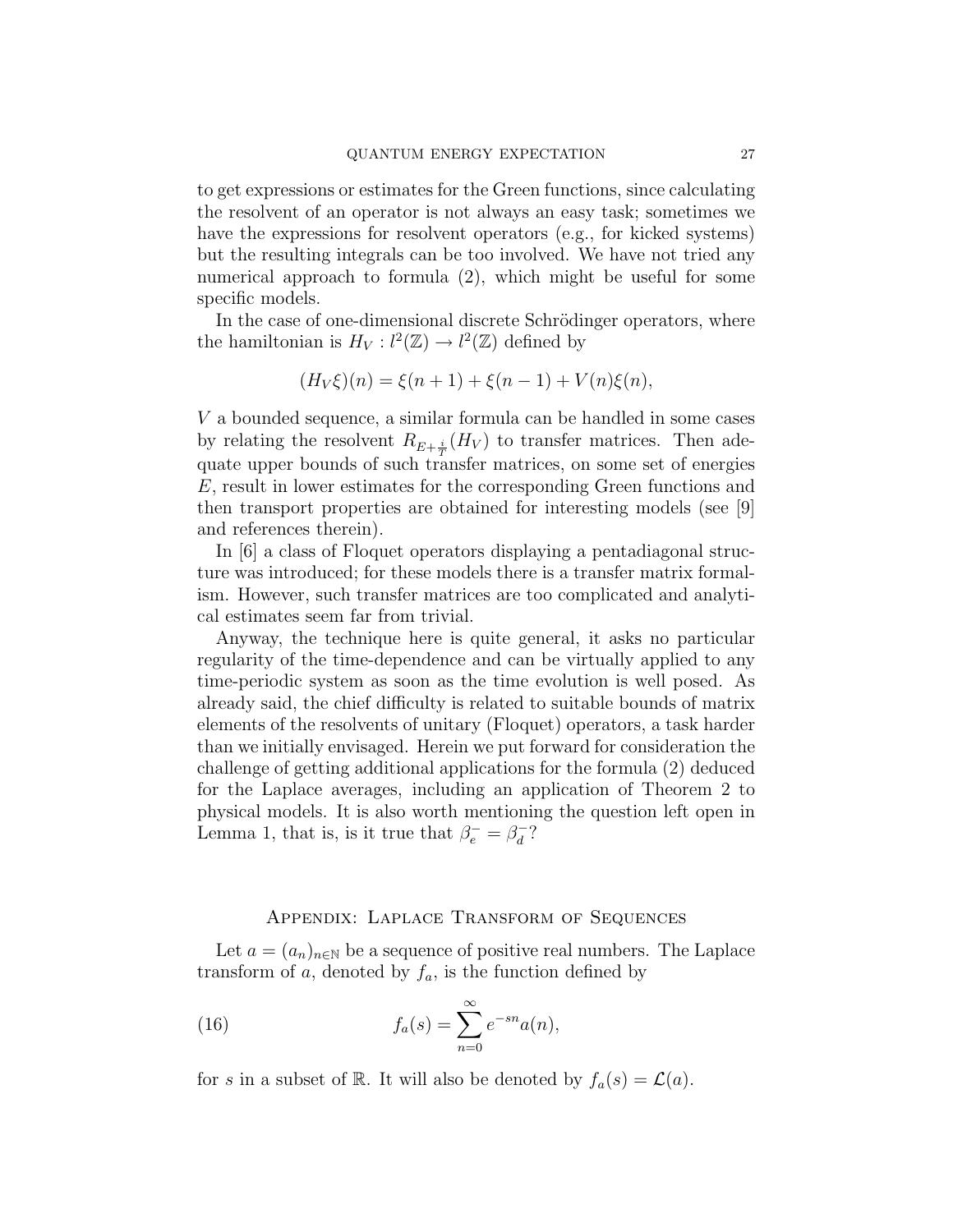We say the Laplace transform of  $a = (a_n)$  exists if the series in (16) converges for some s. For example, if  $a(n) = e^{n^2}$ , then the sum in (16) diverges for all  $s \in \mathbb{R}$ .

### Examples.

(1) For the constant sequence  $a(n) = 1$  it follows that

$$
f_a(s) = \sum_{n=0}^{\infty} e^{-sn} = \frac{1}{(1 - e^{-s})},
$$

for  $s > 0$ . By using Taylor expansion, for small s one finds that  $\frac{1}{(1-e^{-s})} \approx \frac{1}{s}$  $\frac{1}{s}$ , .

(2) Since 
$$
\sum_{n=0}^{\infty} z^n = \frac{1}{1-z}
$$
, for  $z \in \mathbb{C}, |z| < 1$ , it follows that

$$
\sum_{n=0}^{\infty} (n+k)(n+k-1)\cdots(n+1)z^n = \frac{k!}{(1-z)^{k+1}},
$$

for  $k = 1, 2, 3, \dots$ , and z as above. Thus, the Laplace transform of  $a^k(n) = (n+k)(n+k-1)\cdots(n+1)$  is

$$
f_a^k(s) = \sum_{n=0}^{\infty} e^{-sn} a^k(n) = \frac{k!}{(1 - e^{-s})^{k+1}}, \qquad s > 0.
$$

For small  $s, f_a^k(s) \approx \frac{k!}{s^{k+1}}$  $\frac{k!}{s^{k+1}}$ .

A sequence of complex numbers  $a = (a_n)$  is said to be exponential of order  $\sigma_0$  (real) if there exists  $M > 0$  so that  $|a(n)| \leq Me^{\sigma_0 n}$ ,  $\forall n$ . That is,  $a(n)$  does not increase faster than  $e^{\sigma_0 n}$  as  $n \to \infty$ . If  $a = (a_n)$ is exponential of order  $\sigma_0 > 0$ , then

$$
f_a(s) = \sum_{n=0}^{\infty} e^{-sn} a(n)
$$

is convergent for any  $s > \sigma_0$ .

Let V denote the set of positive sequences of exponential order  $\sigma_0$ . The Laplace transform  $\mathcal L$  satisfies

$$
\mathcal{L}(ca) = c\mathcal{L}(a), \qquad \mathcal{L}(a+b) = \mathcal{L}(a) + \mathcal{L}(b),
$$

where c is a positive number and a and b are sequences in  $\mathcal V$ . Moreover, if  $a \in V$  and  $\mathcal{L}(a) = 0$ , then  $\sum_{n=0}^{\infty} e^{-sn} a(n) = 0$  and so  $a(n) = 0$  for all *n*, that is,  $a = 0$ . Thus  $\mathcal L$  is injective on  $\mathcal V$ .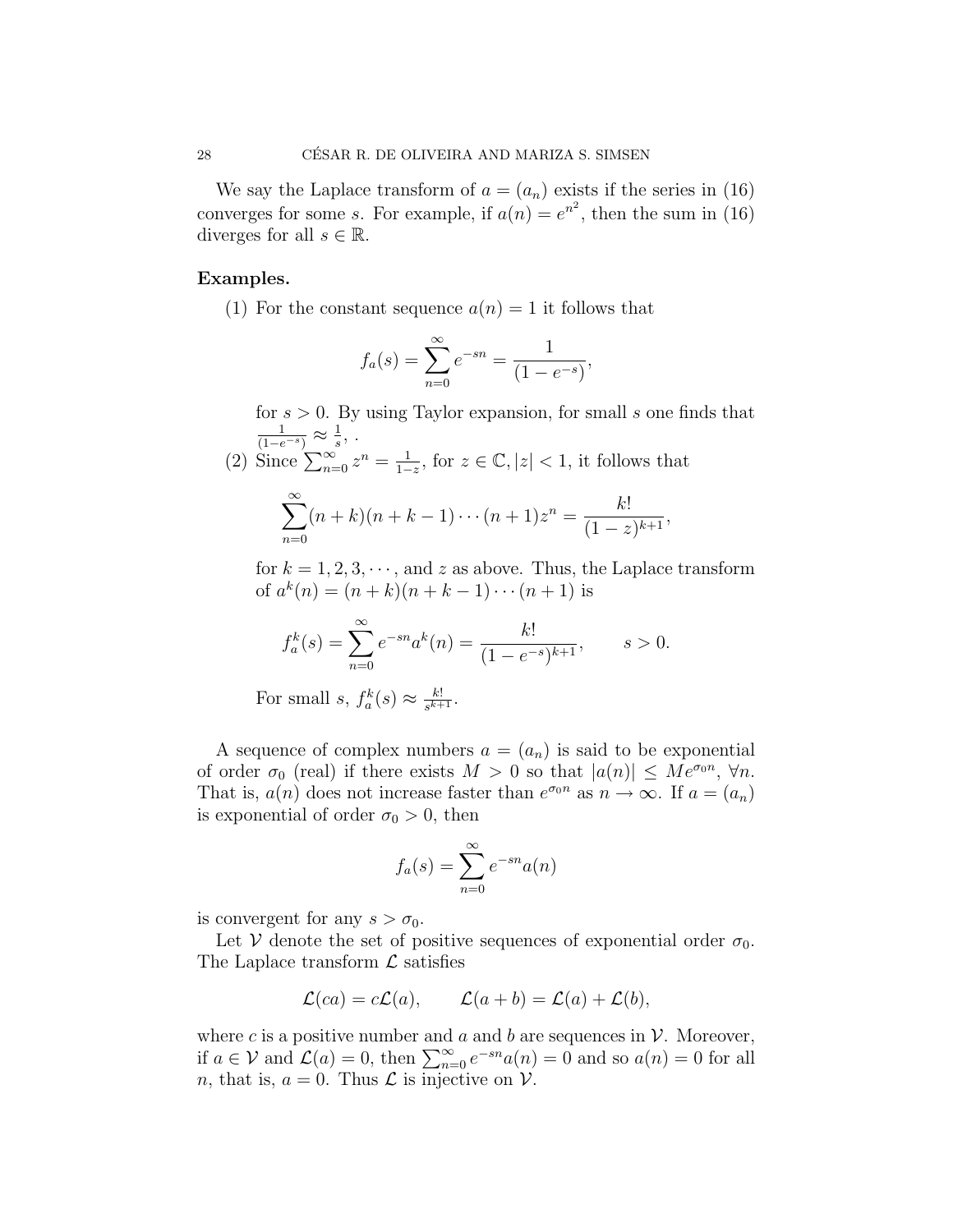The Laplace average (1) is related to the Laplace transform of  $E_{\xi}^{A}(n)$ by

$$
L_{\xi}^{A}(T) = \frac{2}{T} \sum_{n=0}^{\infty} e^{-\frac{2n}{T}} E_{\xi}^{A}(n) = \frac{2}{T} f_{E_{\xi}^{A}} \left(\frac{2}{T}\right).
$$

If  $a(n) = 1$  for all n, then

$$
\frac{2}{T}f_a\left(\frac{2}{T}\right) = \frac{2}{T}\frac{1}{(1 - e^{-2/T})} \approx \frac{2}{T}\frac{1}{2/T} = 1,
$$

for T large enough. If  $a(n) = (n+k)(n+k-1)\cdots(n+1) \approx n^k$ , then

$$
\frac{2}{T}f_a\left(\frac{2}{T}\right) = \frac{2}{T}\frac{k!}{(1 - e^{-2/T})^{k+1}} \approx \frac{2}{T}\frac{k!}{(2/T)^{k+1}} = k!\left(\frac{T}{2}\right)^k,
$$

for large T. Hence, if  $E_{\xi}^{A}(T)$  grows like  $T^{k}$  then the same law holds for its average Laplace transform. We have a restricted converse, that is, if  $L_{\xi}^{A}(n)$  grows with a positive power of n then, by Lemma 1, its Cesàro average is unbounded (with a rather similar behavior at large times) and so is  $E_{\xi}^{A}(n)$ . These properties are repeated used in the text.

One should be aware that there are special situations of unbounded positive sequences  $a(n)$  with bounded average Laplace transforms (so that  $\beta_e^+ = \beta_d^+ = 0$ ; an explicit example is  $a(n^2) = n$  and  $a(n) = 0$ for  $n \notin \{k^2 : k \in \mathbb{N}\}\.$  The same phenomenon is well known for Cesaro averages and, by Lemma 1, such phenomena are connected.

#### **REFERENCES**

- [1] Asch J., Duclos P., Exner P.: Stability of driven systems with growing gaps, quantum rings, and Wannier ladders. J. Stat. Phys. 92, 1053–1070 (1998).
- [2] Barbaroux J. M., Combes J. M., Montcho R.: Remarks on the relation between quantum dynamics and fractal spectra. J. Math. Anal. Appl. 213, 698–722 (1997).
- [3] Barbaroux J. M., Joye A.: Expectation values of observables in time-dependent quantum mechanics. J. Stat. Phys. 90, 1225–1251 (1998).
- [4] Bellissard J., in Trends and Developments in the Eighties, edited by S. Albeverio and Ph. Blanchard. Singapore: World Scientific, 1985.
- [5] Bourget O.: Singular continuous Floquet operator for systems with increasing gaps. J. Math. Anal. Appl. 276, 28–39 (2002); Erratum: J. Math. Anal. Appl. 289, 722–723, (2004).
- [6] Bourget O., Howland J. S., Joye A.: Spectral analysis of unitary band matrices. Commun. Math. Phys. 234, 191–227 (2003).
- [7] Bunimovich L., Jauslin H. R., Lebowitz J. L., Pellegrinotti A., Nielaba P.: Diffusive energy growth in classical and quantum driven oscillators. J. Stat. Phys. 62, 793–817 (1991).
- [8] Combescure M.: Spectral properties of a periodically kicked quantum hamiltonian. J. Stat. Phys. 59, 679–690 (1990).